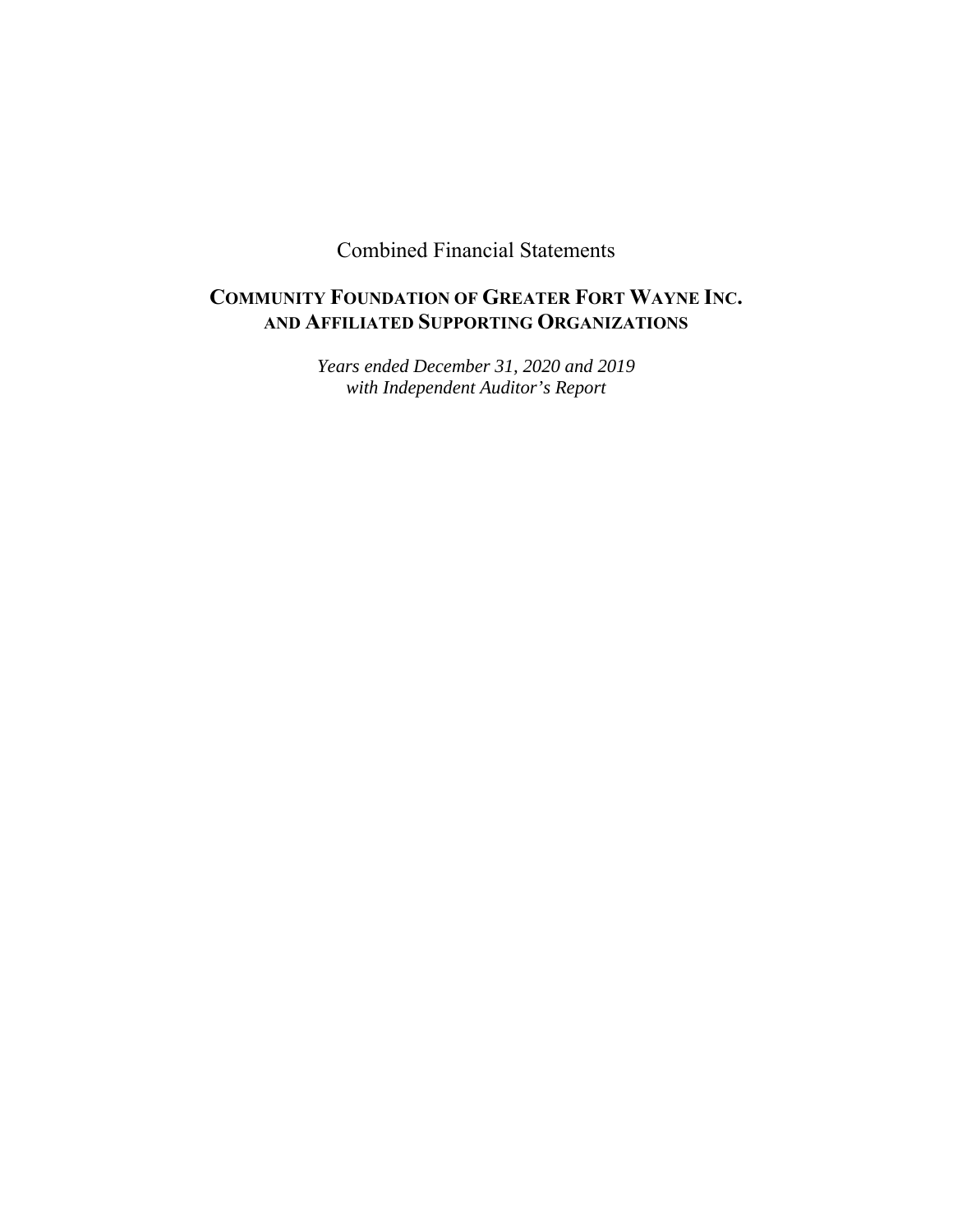Combined Financial Statements

Years ended December 31, 2020 and 2019

# **Contents**

|--|--|

Combined Financial Statements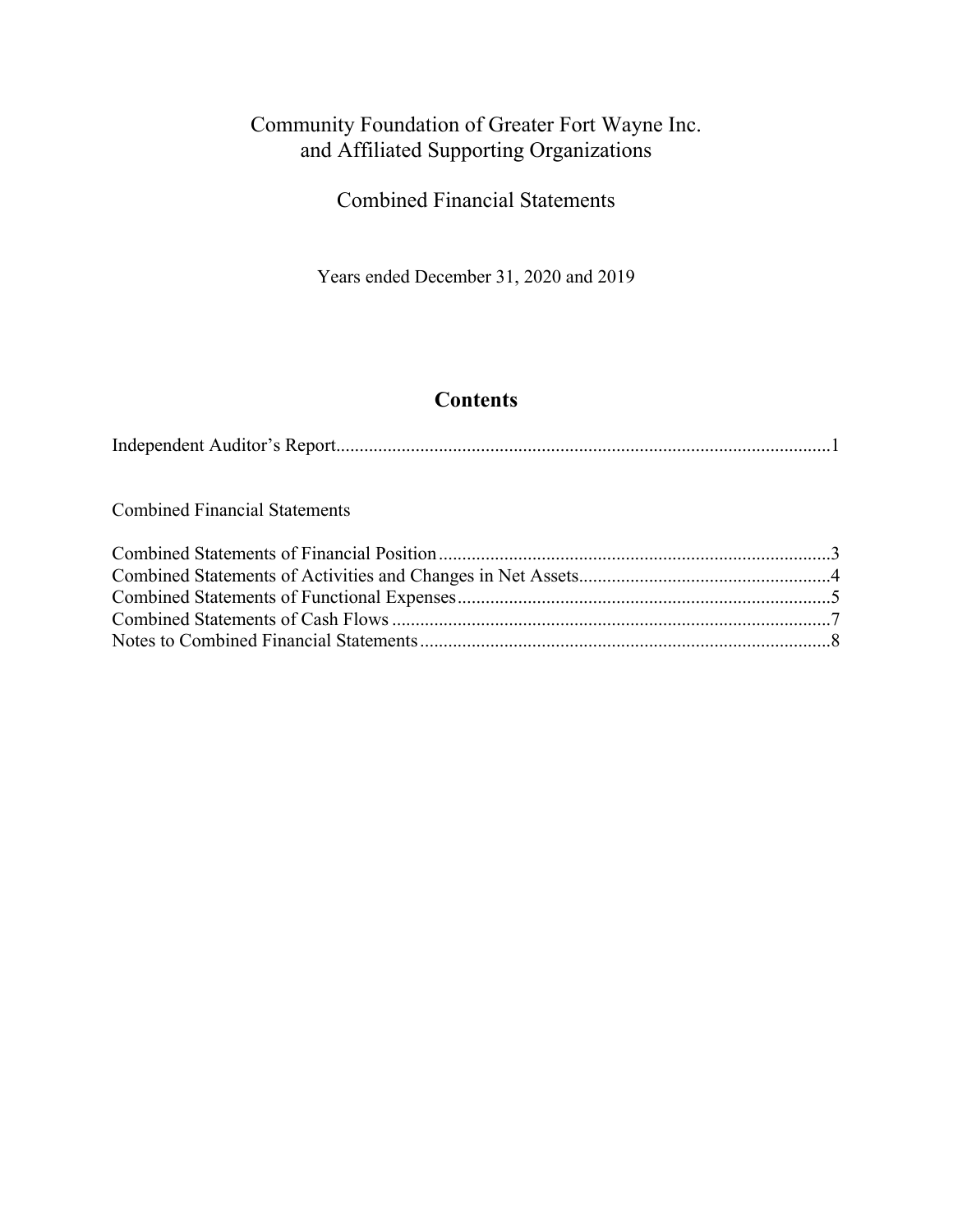

# Independent Auditor's Report

The Board of Directors Community Foundation of Greater Fort Wayne Inc. and Affiliated Supporting Organizations

### **Report on the Financial Statements**

We have audited the accompanying combined financial statements of the Community Foundation of Greater Fort Wayne Inc. and Affiliated Supporting Organizations which comprise the combined statements of financial position as of December 31, 2020 and 2019, and the related combined statements of activities and changes in net assets, functional expenses, and cash flows for the years then ended, and the related notes to the combined financial statements.

### **Management's Responsibility for the Financial Statements**

Management is responsible for the preparation and fair presentation of these combined financial statements in accordance with accounting principles generally accepted in the United States of America; this includes the design, implementation, and maintenance of internal control relevant to the preparation and fair presentation of combined financial statements that are free from material misstatement, whether due to fraud or error.

### **Auditor's Responsibility**

Our responsibility is to express an opinion on these combined financial statements based on our audits. We conducted our audits in accordance with auditing standards generally accepted in the United States of America. Those standards require that we plan and perform the audit to obtain reasonable assurance about whether the combined financial statements are free from material misstatement.

An audit involves performing procedures to obtain audit evidence about the amounts and disclosures in the combined financial statements. The procedures selected depend on the auditor's judgment, including the assessment of the risks of material misstatement of the combined financial statements, whether due to fraud or error. In making those risk assessments, the auditor considers internal control relevant to the entity's preparation and fair presentation of the combined financial statements in order to design audit procedures that are appropriate in the circumstances, but not for the purpose of expressing an opinion on the effectiveness of the entity's internal control. Accordingly, we express no such opinion. An audit also includes evaluating the appropriateness of accounting policies used and the reasonableness of significant accounting estimates made by management, as well as evaluating the overall presentation of the combined financial statements.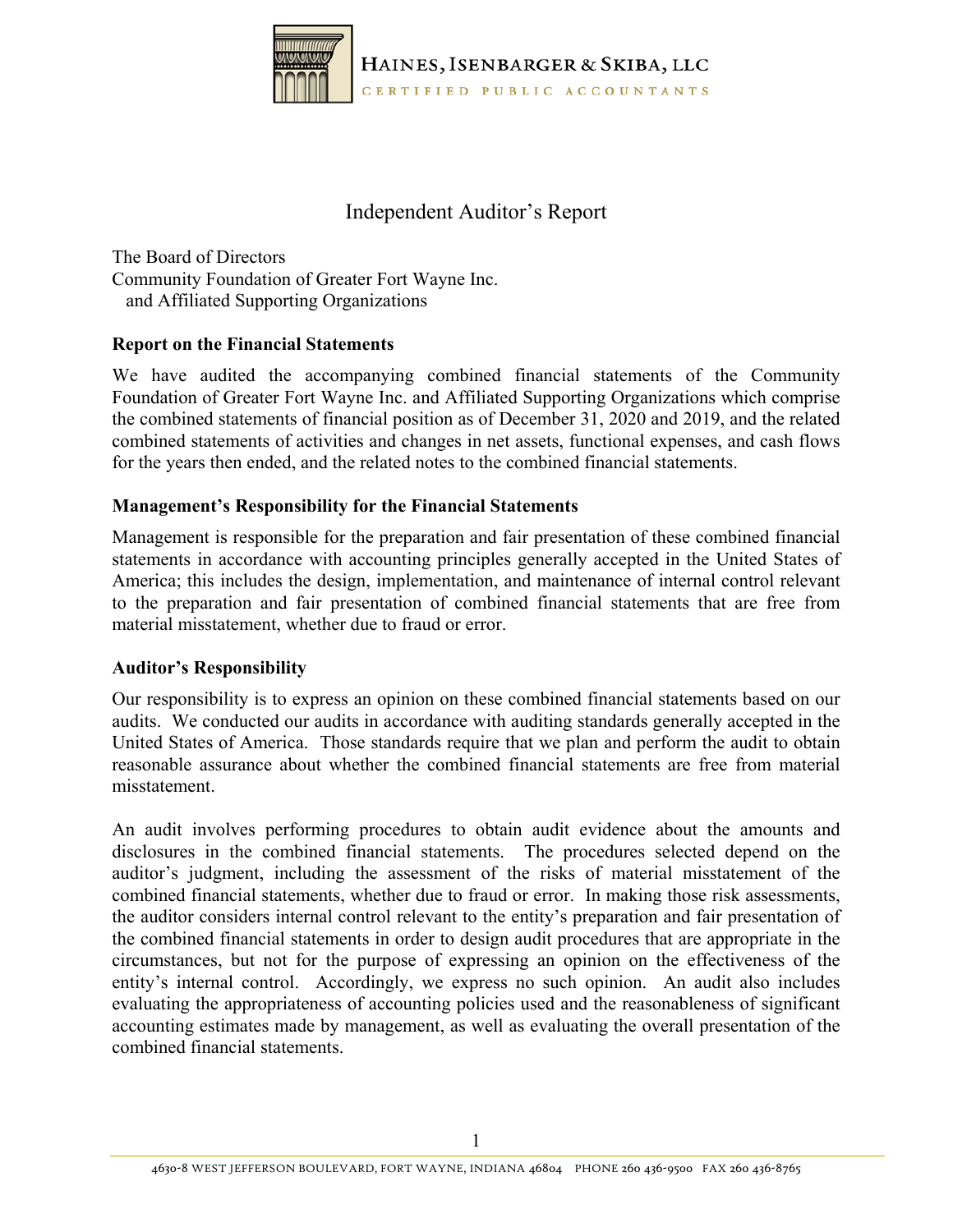We believe that the audit evidence we have obtained is sufficient and appropriate to provide a basis for our audit opinion.

#### **Opinion**

In our opinion, the combined financial statements referred to above present fairly, in all material respects, the combined financial position of the Community Foundation of Greater Fort Wayne Inc. and Affiliated Supporting Organizations as of December 31, 2020 and 2019, and the changes in their net assets and their cash flows for the years then ended in accordance with accounting principles generally accepted in the United States of America.

Haines, Muntarge & Skiba, LLC

Fort Wayne, Indiana March 31, 2021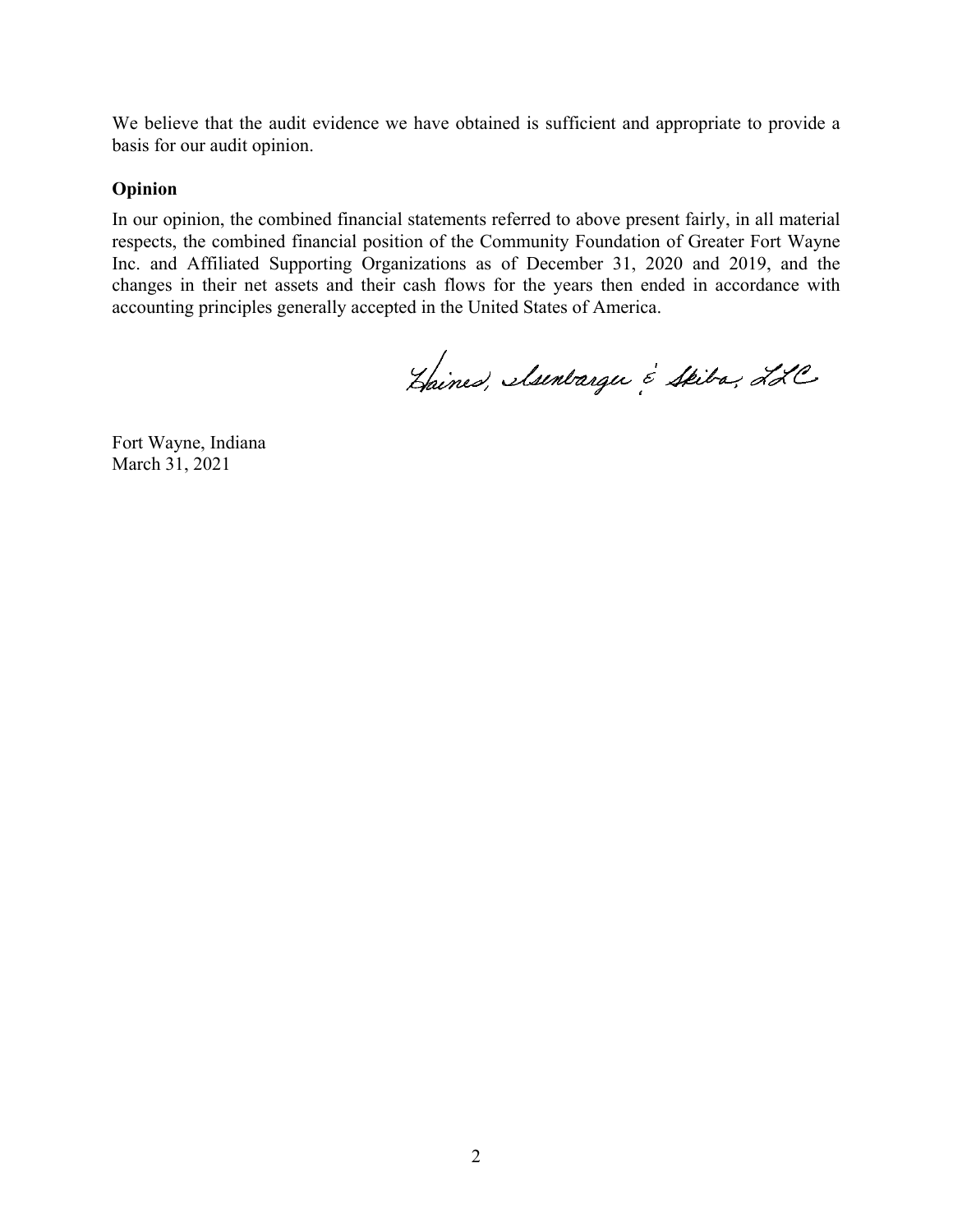### Combined Statements of Financial Position

|                                                              | December 31    |               |  |
|--------------------------------------------------------------|----------------|---------------|--|
|                                                              | 2020           | 2019          |  |
| <b>Assets</b>                                                |                |               |  |
| Current assets:                                              |                |               |  |
| Cash and cash equivalents                                    | S<br>1,398,553 | \$<br>204,674 |  |
| Investments, at fair value                                   | 172,995,193    | 160, 166, 148 |  |
| Contributions receivable                                     | 88,080         | 52,080        |  |
| Other current assets                                         | 27,244         | 16,068        |  |
| Total current assets                                         | 174,509,070    | 160,438,970   |  |
| Land, building, and equipment:                               |                |               |  |
| Land                                                         | 280,000        | 280,000       |  |
| Building                                                     | 1,827,113      | 1,827,113     |  |
| Equipment                                                    | 295,805        | 279,513       |  |
|                                                              | 2,402,918      | 2,386,626     |  |
| Less accumulated depreciation                                | 796,173        | 737,917       |  |
|                                                              | 1,606,745      | 1,648,709     |  |
| Other assets:                                                |                |               |  |
| Cash value of life insurance policies                        | 1,253,573      | 1,252,001     |  |
| Beneficial interest in trusts                                | 3,900,832      | 3,980,716     |  |
| Program related investments, net                             | 2,055,507      | 1,447,134     |  |
| Long-term contributions receivable                           | 25,360         | 103,400       |  |
| Real estate and other assets                                 | 130,754        | 130,754       |  |
|                                                              | 7,366,026      | 6,914,005     |  |
| Total assets                                                 | \$183,481,841  | \$169,001,684 |  |
| <b>Liabilities and net assets</b>                            |                |               |  |
| Current liabilities:                                         |                |               |  |
| Current portion of grants and scholarships payable           | \$<br>363,649  | S<br>393,850  |  |
| Current portion of annuities payable                         | 108,286        | 108,285       |  |
| Accounts payable and accrued expenses                        | 65,983         | 47,060        |  |
| Funds held for agencies                                      | 8,532,922      | 7,871,320     |  |
| Total current liabilities                                    | 9,070,840      | 8,420,515     |  |
|                                                              |                |               |  |
| Grants and scholarships payable, less current portion        | 217,373        | 214,900       |  |
| Annuities payable, less current portion                      | 727,196        | 768,339       |  |
| <b>Total liabilities</b><br>Net assets:                      | 10,015,409     | 9,403,754     |  |
| Without donor restrictions:                                  |                |               |  |
| Designated for donor-advised grants                          |                |               |  |
| Designated for discretionary grants                          | 73,112,639     | 67,432,293    |  |
| Designated for other grants                                  | 54,686,321     | 53,187,411    |  |
| Undesignated—available for operations                        | 37,613,304     | 32,579,661    |  |
|                                                              |                |               |  |
| and capital expenditures<br>Total without donor restrictions | 4,153,336      | 3,156,117     |  |
|                                                              | 169,565,600    | 156,355,482   |  |
| With donor restrictions—perpetual trusts                     | 3,900,832      | 3,242,448     |  |
| Total net assets                                             | 173,466,432    | 159,597,930   |  |
| Total liabilities and net assets                             | \$183,481,841  | \$169,001,684 |  |

*See accompanying notes to combined financial statements.*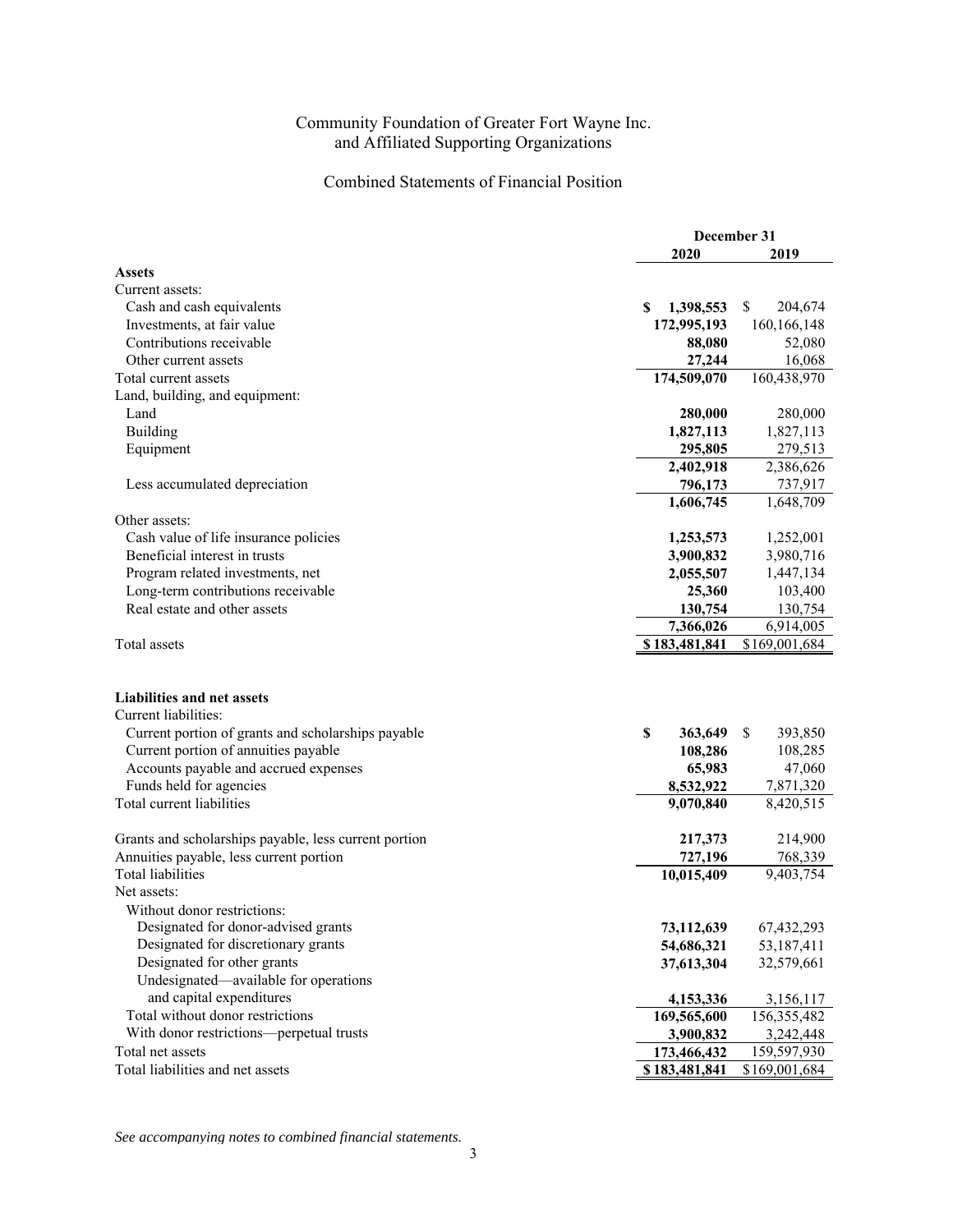#### Combined Statements of Activities and Changes in Net Assets

|                                              | <b>Year ended December 31</b>             |                          |   |              |                      |                     |                  |
|----------------------------------------------|-------------------------------------------|--------------------------|---|--------------|----------------------|---------------------|------------------|
|                                              | 2020                                      |                          |   |              |                      |                     |                  |
|                                              | <b>With Donor</b><br><b>Without Donor</b> |                          |   |              | <b>Without Donor</b> | <b>With Donor</b>   |                  |
|                                              | <b>Restrictions</b>                       | <b>Restrictions</b>      |   | <b>Total</b> | <b>Restrictions</b>  | <b>Restrictions</b> | <b>Total</b>     |
| Support, revenues, and gains (losses)        |                                           |                          |   |              |                      |                     |                  |
| Contributions                                | S<br>9,808,355                            | -S                       | S | 9,808,355    | 10,151,812 \$<br>S   |                     | 10,151,812<br>-S |
| Less contributions received for agency funds | 89,005                                    |                          |   | 89,005       | 551,804              |                     | 551,804          |
| Less interfund contributions                 | 1,352,776                                 |                          |   | 1,352,776    | 159,232              |                     | 159,232          |
| Net contributions                            | 8,366,574                                 | $\overline{a}$           |   | 8,366,574    | 9,440,776            | $\blacksquare$      | 9,440,776        |
| Net investment return                        | 14,235,271                                |                          |   | 14,235,271   | 24,224,798           |                     | 24,224,798       |
| Gain (loss) on beneficial interest in trusts |                                           |                          |   |              |                      |                     |                  |
| and change in value of other items, net      | (39, 819)                                 | 658,384                  |   | 618,565      | 125,865              | 494,489             | 620,354          |
| Other                                        | (217,082)                                 |                          |   | (217,082)    | 260,504              |                     | 260,504          |
| Total support, revenues, and gains (losses)  | 22,344,944                                | 658,384                  |   | 23,003,328   | 34,051,943           | 494,489             | 34,546,432       |
| <b>Expenses</b>                              |                                           |                          |   |              |                      |                     |                  |
| Grants and scholarships awarded              | 9,228,823                                 |                          |   | 9,228,823    | 6,125,995            |                     | 6,125,995        |
| Less grants made from agency funds           | 224,581                                   |                          |   | 224,581      | 134,133              |                     | 134,133          |
| Less interfund grants and scholarships       | 1,352,776                                 |                          |   | 1,352,776    | 159,232              |                     | 159,232          |
| Net grants and scholarships awarded          | 7,651,466                                 |                          |   | 7,651,466    | 5,832,630            | $\blacksquare$      | 5,832,630        |
| Program services expense:                    |                                           |                          |   |              |                      |                     |                  |
| Grantmaking                                  | 163,444                                   |                          |   | 163,444      | 144,481              |                     | 144,481          |
| Manage charitable funds                      | 40,397                                    |                          |   | 40,397       | 37,565               |                     | 37,565           |
| Community leadership                         | 208,977                                   | $\overline{\phantom{a}}$ |   | 208,977      | 190,605              |                     | 190,605          |
| Total program services expenses              | 412,818                                   | $\overline{a}$           |   | 412,818      | 372,651              | $\overline{a}$      | 372,651          |
| Supporting services expense:                 |                                           |                          |   |              |                      |                     |                  |
| Development and communications               | 282,502                                   |                          |   | 282,502      | 251,400              |                     | 251,400          |
| Finance and administration                   | 788,040                                   |                          |   | 788,040      | 797,128              |                     | 797,128          |
| Total supporting services expenses           | 1,070,542                                 | $\blacksquare$           |   | 1,070,542    | 1,048,528            | $\overline{a}$      | 1,048,528        |
| Total expenses                               | 9,134,826                                 | $\blacksquare$           |   | 9,134,826    | 7,253,809            |                     | 7,253,809        |
| Increase in net assets                       | 13,210,118                                | 658,384                  |   | 13,868,502   | 26,798,134           | 494,489             | 27,292,623       |
| Net assets at beginning of year              | 156,355,482                               | 3,242,448                |   | 159,597,930  | 129,557,348          | 2,747,959           | 132,305,307      |
| Net assets at end of year                    | \$169,565,600                             | 3,900,832                | S | 173,466,432  | S.<br>156,355,482    | 3,242,448           | 159,597,930      |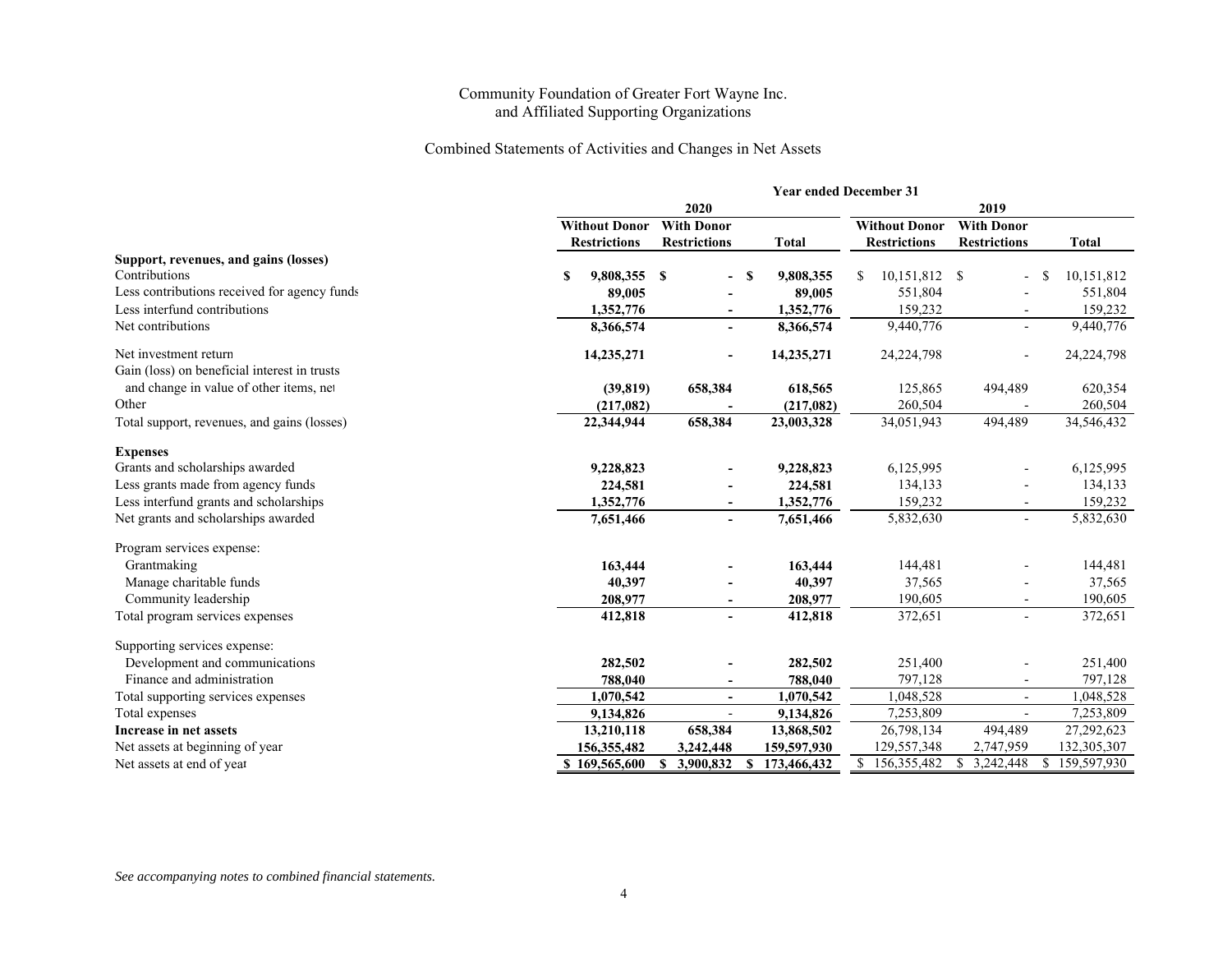Combined Statement of Functional Expenses

Year ended December 31, 2020

|                                        |                          | <b>Program Expenses</b> |                          |                     |                     | <b>Supporting Services</b> |                          |                          |                 |
|----------------------------------------|--------------------------|-------------------------|--------------------------|---------------------|---------------------|----------------------------|--------------------------|--------------------------|-----------------|
|                                        |                          |                         | Manage                   |                     |                     | Development                | Finance                  |                          |                 |
|                                        | <b>Grants</b>            |                         | Charitable               | Community           |                     | and                        | and                      |                          | <b>Total</b>    |
|                                        | Awarded                  | Grantmaking             | <b>Funds</b>             | Leadership          | <b>Total</b>        | <b>Communications</b>      | Administration           | Total                    | <b>Expenses</b> |
| Grants and scholarships awarded:       |                          |                         |                          |                     |                     |                            |                          |                          |                 |
| Arts and culture                       | \$1,004,613              | S                       | $-$ \$<br>$\sim$         | <b>S</b>            | $-$ \$              | S<br>$\blacksquare$        | -S<br>$\blacksquare$     | <b>S</b>                 | 1,004,613<br>S  |
| Community development                  | 1,069,809                |                         |                          |                     |                     |                            |                          |                          | 1,069,809       |
| Education                              | 1,502,165                |                         |                          |                     |                     |                            |                          | $\overline{\phantom{a}}$ | 1,502,165       |
| Health and human services              | 4,860,009                |                         |                          |                     |                     |                            |                          | $\overline{\phantom{a}}$ | 4,860,009       |
| Other charitable purpose               | 792,227                  |                         |                          |                     |                     |                            |                          | $\blacksquare$           | 792,227         |
|                                        | 9,228,823                | $\blacksquare$          |                          | $\blacksquare$      | $\blacksquare$      |                            | $\blacksquare$           | $\sim$                   | 9,228,823       |
| Less grants made from agency funds     | 224,581                  |                         |                          |                     |                     |                            |                          | $\sim$                   | 224,581         |
| Less interfund grants and scholarships | 1,352,776                |                         |                          |                     |                     |                            | $\sim$                   | $\blacksquare$           | 1,352,776       |
| Net grants and scholarships awarded    | 7,651,466                |                         |                          |                     |                     |                            |                          | $\overline{a}$           | 7,651,466       |
| Salaries and benefits                  | $\blacksquare$           | 128,564                 | 31,776                   | 163,864             | 324,204             | 189,283                    | 574,045                  | 763,328                  | 1,087,532       |
| Accounting and legal fees              |                          | 4,176                   | 1,032                    | 5,323               | 10,531              | 6,148                      | 18,646                   | 24,794                   | 35,325          |
| Training, conferences, and travel      |                          | 5,756                   | 1,423                    | 7,336               | 14,515              | 8,474                      | 25,700                   | 34,174                   | 48,689          |
| Community education/strategic planning |                          |                         |                          | 656                 | 656                 |                            |                          |                          | 656             |
| Printing and publications, including   |                          |                         |                          |                     |                     |                            |                          |                          |                 |
| marketing and fundraising              |                          |                         | $\overline{\phantom{a}}$ | $\blacksquare$      |                     | 41,866                     | $\overline{\phantom{a}}$ | 41,866                   | 41,866          |
| Office supplies                        |                          | 182                     | 45                       | 232                 | 459                 | 269                        | 814                      | 1,083                    | 1,542           |
| Postage                                |                          | 612                     | 151                      | 780                 | 1,543               | 901                        | 2,732                    | 3,633                    | 5,176           |
| Occupancy                              |                          | 8,475                   | 2,095                    | 10,802              | 21,372              | 12,477                     | 37,840                   | 50,317                   | 71,689          |
| Telephone                              |                          | 1,082                   | 268                      | 1,380               | 2,730               | 1,594                      | 4,833                    | 6,427                    | 9,157           |
| Depreciation expense                   |                          |                         |                          |                     |                     |                            | 58,256                   | 58,256                   | 58,256          |
| Office equipment and maintenance       | $\overline{\phantom{a}}$ | 10,258                  | 2,535                    | 13,075              | 25,868              | 15,103                     | 45,805                   | 60,908                   | 86,776          |
| Insurance—other                        |                          | 2,696                   | 666                      | 3,435               | 6,797               | 3,969                      | 12,036                   | 16,005                   | 22,802          |
| Dues and subscriptions                 |                          | 493                     | 122                      | 628                 | 1,243               | 725                        | 2,198                    | 2,923                    | 4,166           |
| Other expenses                         |                          | 1,150                   | 284                      | 1,466               | 2,900               | 1,693                      | 5,135                    | 6,828                    | 9,728           |
| Total expenses                         | \$7.651,466              | $\mathbf{s}$<br>163,444 | 40,397<br><b>S</b>       | <b>S</b><br>208,977 | 412,818<br><b>S</b> | S<br>282,502 \$            | 788,040                  | \$1,070,542              | \$9,134,826     |

*See accompanying notes.*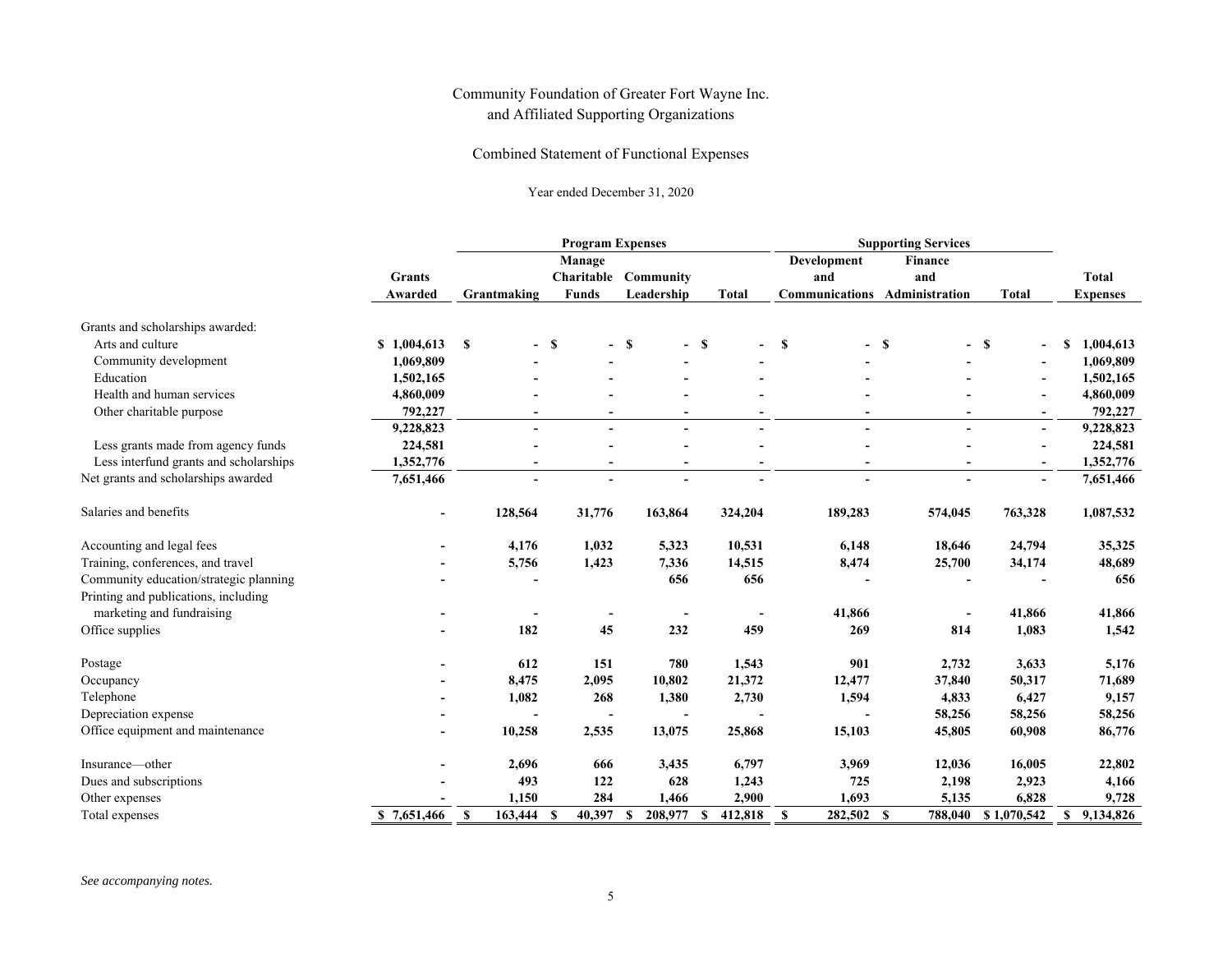Combined Statement of Functional Expenses

Year ended December 31, 2019

|                                        |                          | <b>Program Expenses</b> |                  |                 |               | <b>Supporting Services</b> |                      |                          |                          |
|----------------------------------------|--------------------------|-------------------------|------------------|-----------------|---------------|----------------------------|----------------------|--------------------------|--------------------------|
|                                        |                          |                         | Manage           |                 |               | <b>Development</b>         | Finance              |                          |                          |
|                                        | <b>Grants</b>            |                         | Charitable       | Community       |               | and                        | and                  |                          | <b>Total</b>             |
|                                        | Awarded                  | Grantmaking             | <b>Funds</b>     | Leadership      | <b>Total</b>  | <b>Communications</b>      | Administration       | <b>Total</b>             | <b>Expenses</b>          |
| Grants and scholarships awarded:       |                          |                         |                  |                 |               |                            |                      |                          |                          |
| Arts and culture                       | 704,308<br>S             | \$                      | $-$ \$<br>$\sim$ | <sup>S</sup>    | $-$ \$        | \$<br>$\sim$               | -S<br>$\blacksquare$ | - \$<br>$\blacksquare$   | <sup>\$</sup><br>704,308 |
| Community development                  | 1,177,348                |                         |                  |                 |               |                            |                      | $\blacksquare$           | 1,177,348                |
| Education                              | 1,587,204                |                         |                  |                 |               |                            |                      | $\blacksquare$           | 1,587,204                |
| Health and human services              | 2,261,457                |                         |                  |                 |               |                            |                      | $\blacksquare$           | 2,261,457                |
| Other charitable purpose               | 395,678                  |                         |                  |                 |               |                            |                      |                          | 395,678                  |
|                                        | 6,125,995                |                         | $\sim$           | $\sim$          | $\sim$        |                            | $\sim$               | $\sim$                   | 6,125,995                |
| Less grants made from agency funds     | 134,133                  |                         |                  |                 |               |                            |                      | $\blacksquare$           | 134,133                  |
| Less interfund grants and scholarships | 159,232                  |                         |                  |                 |               |                            |                      | $\overline{\phantom{a}}$ | 159,232                  |
| Net grants and scholarships awarded    | 5,832,630                |                         |                  |                 |               |                            |                      | $\blacksquare$           | 5,832,630                |
| Salaries and benefits                  | $\overline{\phantom{a}}$ | 107,598                 | 27,976           | 87,741          | 223,315       | 155,798                    | 551,747              | 707,545                  | 930,860                  |
| Accounting and legal fees              |                          | 3,358                   | 873              | 2,738           | 6,969         | 4,862                      | 17,219               | 22,081                   | 29,050                   |
| Training, conferences, and travel      |                          | 4,505                   | 1,171            | 3,674           | 9,350         | 6,523                      | 23,101               | 29,624                   | 38,974                   |
| Community education/strategic planning |                          |                         |                  | 72,788          | 72,788        |                            |                      |                          | 72,788                   |
| Printing and publications, including   |                          |                         |                  |                 |               |                            |                      |                          |                          |
| marketing and fundraising              |                          |                         |                  |                 |               | 42,197                     | ÷,                   | 42,197                   | 42,197                   |
| Office supplies                        |                          | 436                     | 113              | 355             | 904           | 631                        | 2,234                | 2,865                    | 3,769                    |
| Postage                                |                          | 547                     | 142              | 446             | 1,135         | 792                        | 2,806                | 3,598                    | 4,733                    |
| Occupancy                              |                          | 9,018                   | 2,345            | 7,354           | 18,717        | 13,058                     | 46,243               | 59,301                   | 78,018                   |
| Telephone                              |                          | 1,417                   | 368              | 1,156           | 2,941         | 2,052                      | 7,267                | 9,319                    | 12,260                   |
| Depreciation expense                   |                          |                         |                  |                 |               |                            | 56,253               | 56,253                   | 56,253                   |
| Office equipment and maintenance       |                          | 12,657                  | 3,291            | 10,321          | 26,269        | 18,327                     | 64,904               | 83,231                   | 109,500                  |
| Insurance-other                        | $\blacksquare$           | 2,576                   | 670              | 2,100           | 5,346         | 3,730                      | 13,208               | 16,938                   | 22,284                   |
| Dues and subscriptions                 |                          | 563                     | 146              | 459             | 1,168         | 815                        | 2,886                | 3,701                    | 4,869                    |
| Other expenses                         |                          | 1,806                   | 470              | 1,473           | 3,749         | 2,615                      | 9,260                | 11,875                   | 15,624                   |
| Total expenses                         | \$5,832,630              | $\mathbb S$<br>144,481  | -\$<br>37,565    | - \$<br>190,605 | 372,651<br>-S | $\mathbb{S}$<br>251,400 \$ | 797,128              | \$1,048,528              | \$<br>7,253,809          |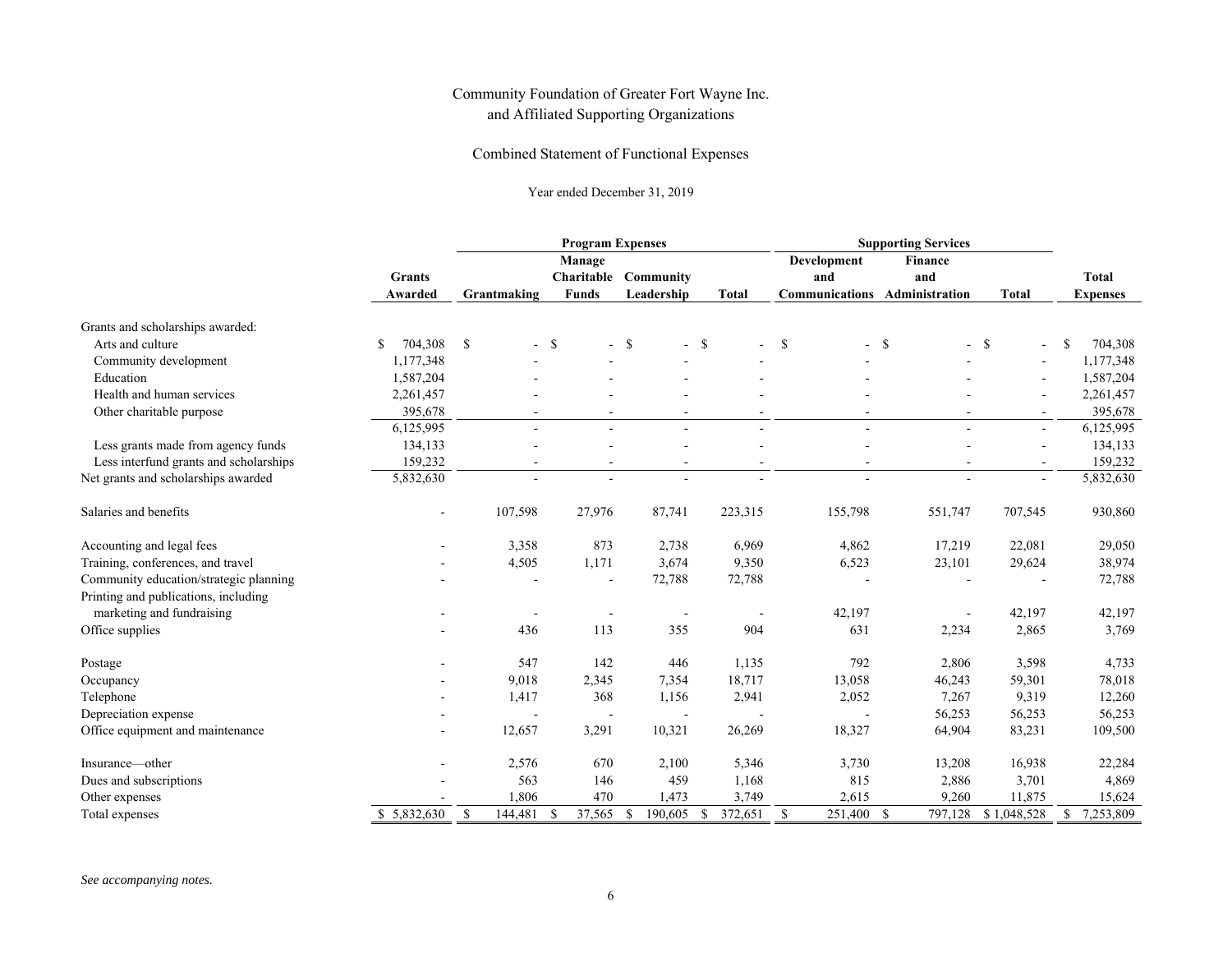Combined Statements of Cash Flows

|                                                     | <b>Year ended December 31</b><br>2020<br>2019 |                |  |
|-----------------------------------------------------|-----------------------------------------------|----------------|--|
|                                                     |                                               |                |  |
| <b>Operating activities</b>                         |                                               |                |  |
| Increase in net assets                              | 13,868,502<br>\$                              | \$27,292,623   |  |
| Adjustments to reconcile increase in net assets to  |                                               |                |  |
| net cash provided by operating activities:          |                                               |                |  |
| Realized and unrealized gain on investments         | (11,512,451)                                  | (19,956,308)   |  |
| Noncash gifts received                              | (1,603,733)                                   | (1,764,988)    |  |
| Depreciation expense                                | 58,256                                        | 56,253         |  |
| Accretion of present value discount                 |                                               |                |  |
| on program related investments                      | (25, 244)                                     | (25, 244)      |  |
| (Gain) loss on beneficial interest in trusts        |                                               |                |  |
| and change in value of other items, net             | 78,312                                        | (620, 354)     |  |
| Changes in operating assets and liabilities:        |                                               |                |  |
| Contributions receivable                            | 42,040                                        | 53,080         |  |
| Other current assets                                | (11, 176)                                     | (14, 144)      |  |
| Beneficial interest in trusts                       |                                               | (23, 648)      |  |
| Program related investments                         | (583, 129)                                    | (89,391)       |  |
| Grants and scholarships payable                     | (27, 728)                                     | (1, 127, 843)  |  |
| Annuities payable                                   | (41, 142)                                     | (59, 643)      |  |
| Accounts payable and accrued expenses               | 18,923                                        | 8,952          |  |
| Funds held for agencies                             | 661,602                                       | 1,525,000      |  |
| Net cash provided by operating activities           | 923,032                                       | 5,254,345      |  |
| <b>Investing activities</b>                         |                                               |                |  |
| Proceeds from sale and maturities of investments    | 13,302,414                                    | 11,816,733     |  |
| Purchases of investments                            | (13, 015, 275)                                | (17, 113, 505) |  |
| Acquisitions of equipment                           | (16,292)                                      | (6,012)        |  |
| Net cash provided by (used in) investing activities | 270,847                                       | (5,302,784)    |  |
| Increase (decrease) in cash and cash equivalents    | 1,193,879                                     | (48, 439)      |  |
| Cash and cash equivalents at beginning of year      | 204,674                                       | 253,113        |  |
| Cash and cash equivalents at end of year            | $\mathbf S$<br>1,398,553                      | \$<br>204,674  |  |

*See accompanying notes to combined financial statements.*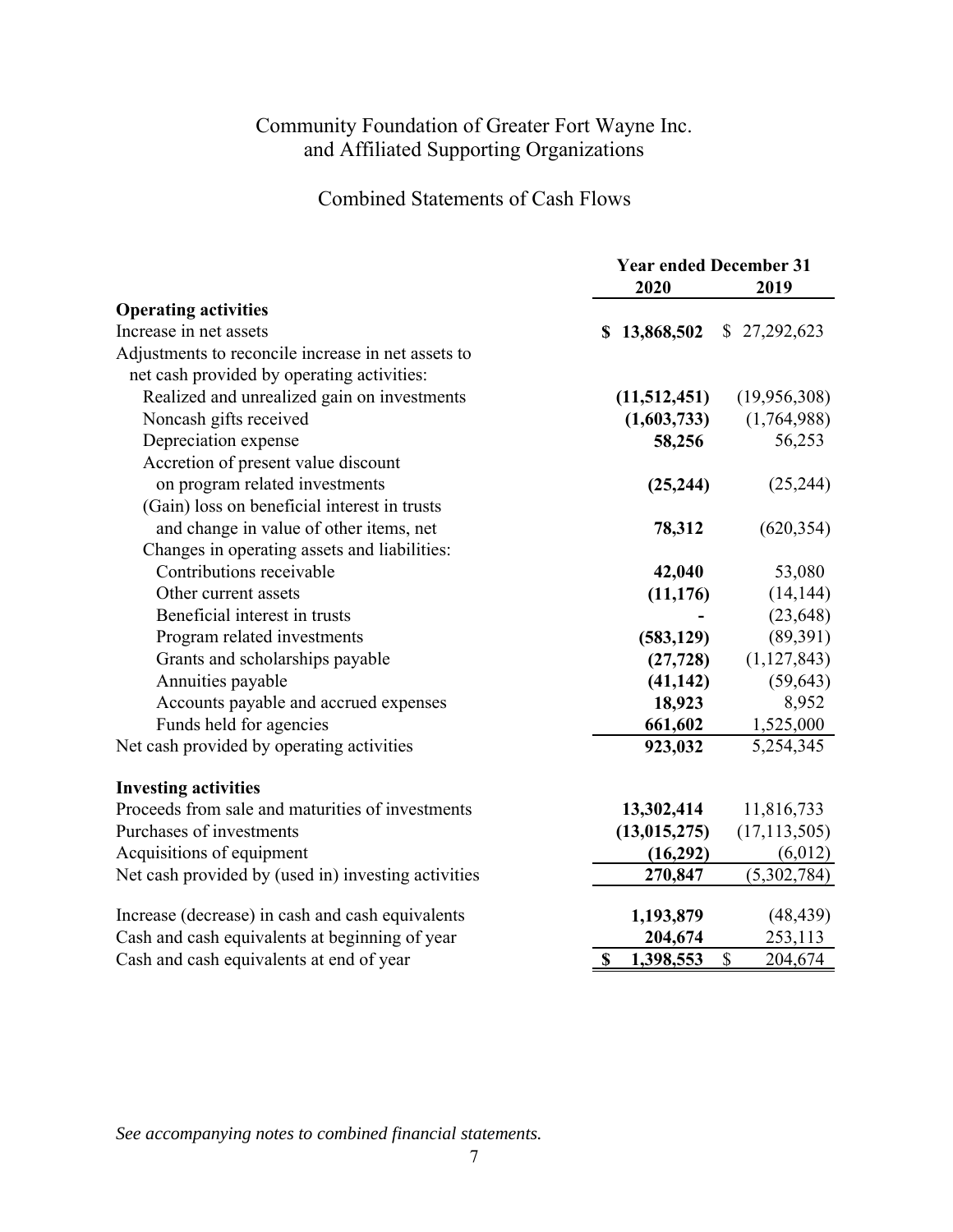Notes to Combined Financial Statements

December 31, 2020

### **1. Organization and Summary of Significant Accounting Policies**

### **Organization**

The mission of the Community Foundation of Greater Fort Wayne Inc. and Affiliated Supporting Organizations (collectively, the Foundation) is:

*"to serve as a community leader to improve the quality of life by building permanent endowments, promoting effective grantmaking, fostering philanthropy, stimulating community dialogue, and helping donors achieve their charitable goals."* 

The Community Foundation of Greater Fort Wayne Inc. operates as an administrator of funds set up exclusively for religious, charitable, scientific, testing for public safety, literary and educational purposes, and for the prevention of cruelty to children and animals, primarily in Allen County, Indiana, unless otherwise designated by a donor.

The Community Foundation of Greater Fort Wayne Inc. is exempt from income tax under Section  $501(c)(3)$  of the Internal Revenue Code, and qualifies for the charitable contribution deduction. The Community Foundation of Greater Fort Wayne Inc. has been classified as an organization that is not a private foundation under Section 509(a) of the Internal Revenue Code.

#### **Basis of Presentation**

The accompanying combined financial statements have been prepared on the accrual basis of accounting.

### **Principles of Combination**

The combined financial statements include the Community Foundation of Greater Fort Wayne Inc. and its Affiliated Supporting Organizations, the Fort Wayne Central Improvement Foundation, Inc., Community Partnerships, Inc., and Summit Initiatives Foundation, Inc. All significant interorganization transactions and balances have been eliminated in combination.

### *Fort Wayne Central Improvement Foundation, Inc.*

The Fort Wayne Central Improvement Foundation, Inc. (FWCIF), a supporting organization, was reorganized in 1995. It was reorganized to receive and manage real estate donations for the future benefit of the Community Foundation of Greater Fort Wayne Inc. The Community Foundation of Greater Fort Wayne Inc. has the authority to appoint a majority of members to the FWCIF Board of Directors. FWCIF had net assets at December 31, 2020 and 2019 of \$1,543,807 and \$1,589,485, respectively.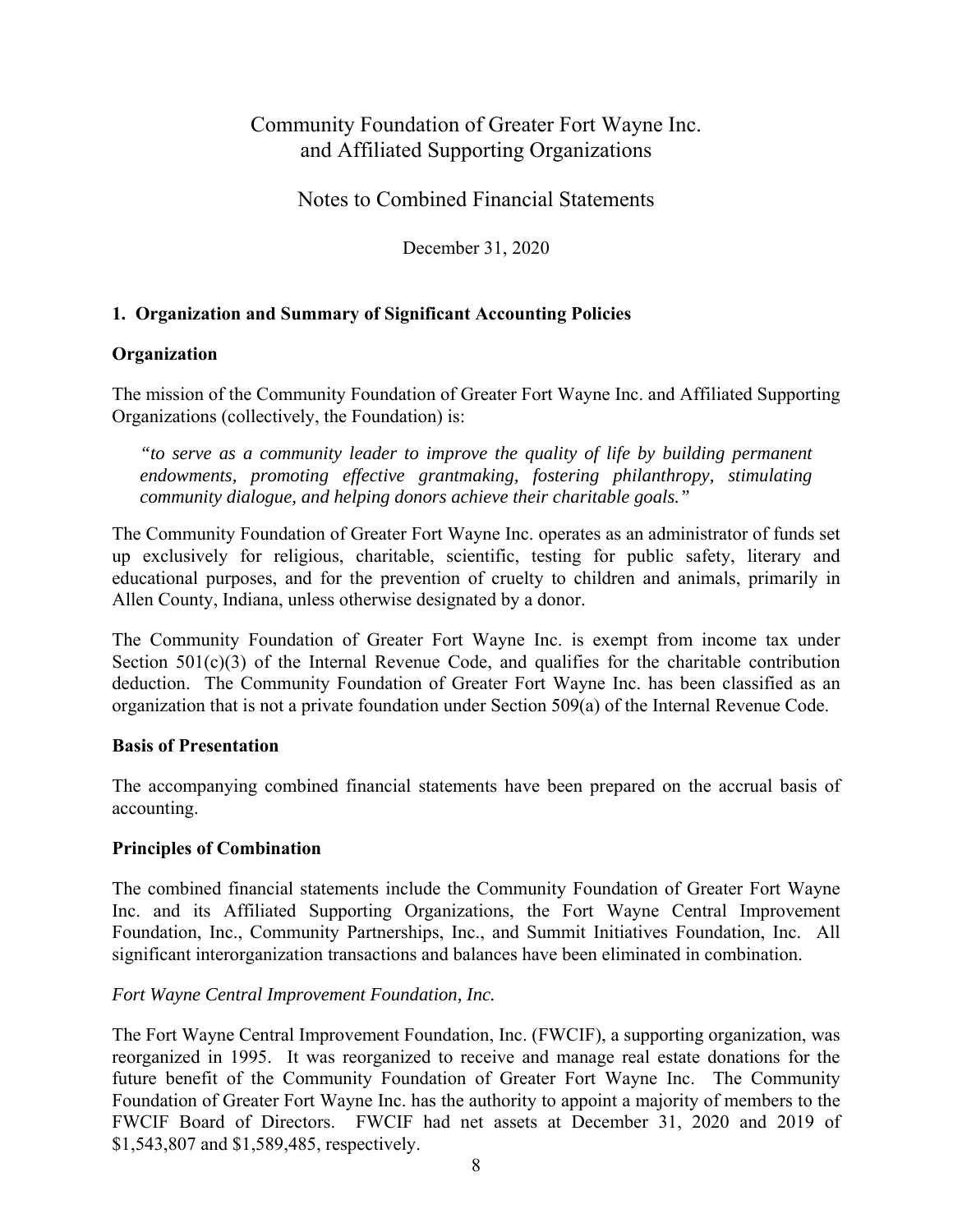### Notes to Combined Financial Statements (continued)

#### **1. Organization and Summary of Significant Accounting Policies (continued)**

#### **Principles of Combination (continued)**

#### *Community Partnerships, Inc.*

In 1995, Community Partnerships, Inc. (CPI), a supporting organization, was incorporated for the purposes of supporting charitable community projects, which bring together a variety of funding partners. The Community Foundation of Greater Fort Wayne Inc. has the authority to appoint a majority of members of the CPI Board of Directors. CPI had net assets at December 31, 2020 and 2019 of \$532 and \$527, respectively.

#### *Summit Initiatives Foundation, Inc.*

In 2011, Summit Initiatives Foundation, Inc. (SIF), a supporting organization, was incorporated to support charitable economic development efforts in the greater Fort Wayne area. The Community Foundation of Greater Fort Wayne Inc. has the authority to appoint a majority of members of the SIF Board of Directors. SIF had net assets consisting of cash at December 31, 2020 and 2019 of \$1,043 and \$1,033, respectively.

The aforementioned affiliated supporting organizations were established as supporting organizations to the Community Foundation of Greater Fort Wayne Inc. as described in Section 509(a)(3) of the Internal Revenue Code.

The Community Foundation of Greater Fort Wayne Inc. and its Affiliated Supporting Organizations are exempt from income taxes under Section  $501(c)(3)$  and Section  $509(a)(3)$ , respectively, of the Internal Revenue Code and similar provisions of state law. However, the Community Foundation of Greater Fort Wayne Inc. and its Affiliated Supporting Organizations are subject to federal income tax on any unrelated business taxable income. The Community Foundation of Greater Fort Wayne Inc. and its Affiliated Supporting Organizations provide liabilities for uncertain income tax positions when a liability is probable and estimable. Management believes that it has appropriate support for any tax positions taken or expects to be taken and as such, does not have any uncertain tax positions that should be recognized, measured or disclosed in the combined financial statements. Management believes the Community Foundation of Greater Fort Wayne Inc. and its Affiliated Supporting Organizations are no longer subject to examination by tax authorities for years before December 31, 2017.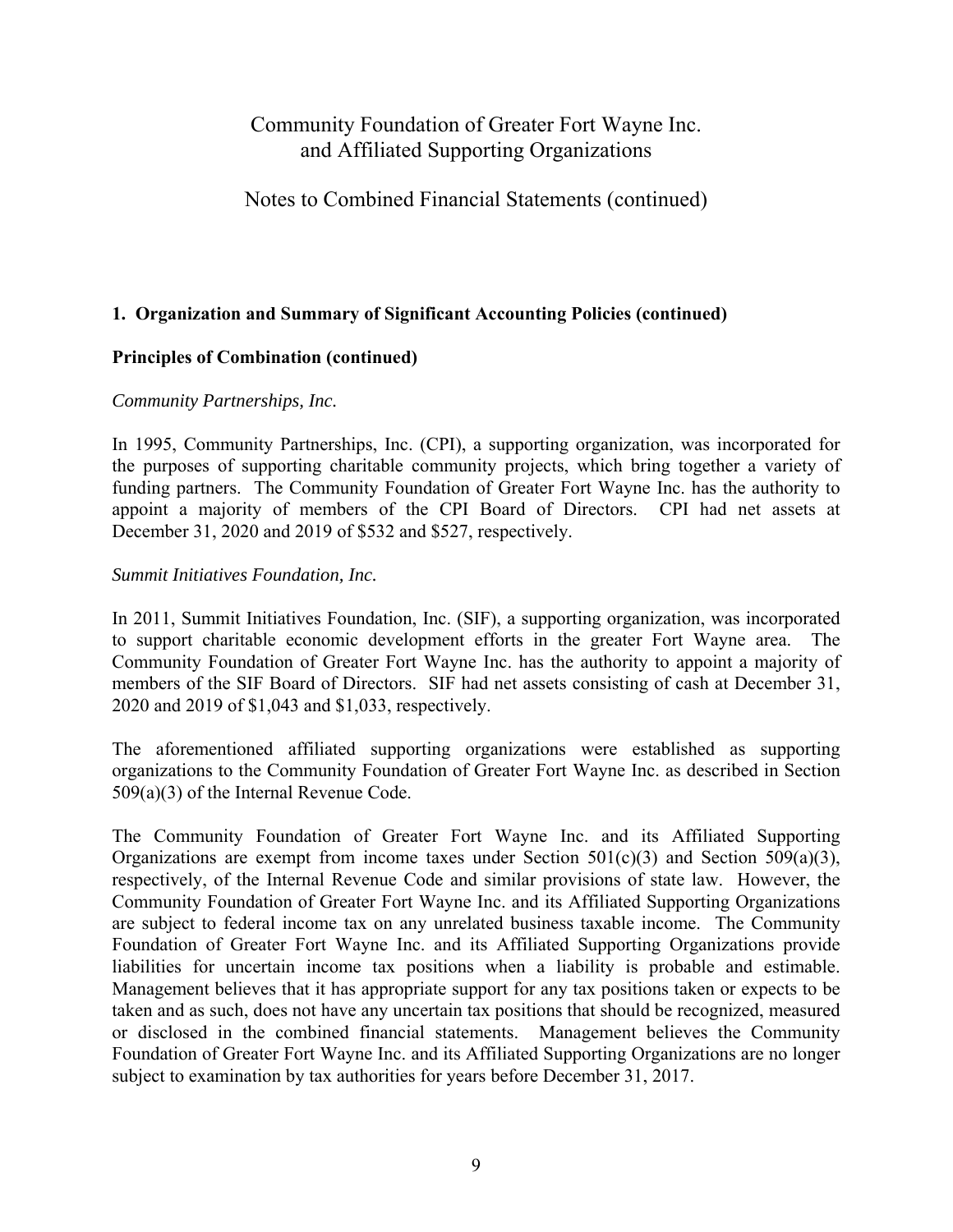## Notes to Combined Financial Statements (continued)

### **1. Organization and Summary of Significant Accounting Policies (continued)**

### **Cash and Cash Equivalents**

All highly liquid investments with a maturity of three months or less when purchased are considered to be cash equivalents, except those short-term investments managed as part of longterm investment strategies. The Foundation maintains cash accounts at a local bank. From time to time during the year, the Foundation's cash accounts exceeded federally insured limits due to the transfer of funds to pay for grants awarded.

### **Investments and Investment Income**

Investment purchases are recorded at cost, or if donated, at fair value on the date of donation. Thereafter, the Foundation's investments are reported at their fair values in the statements of financial position. Net investment return (loss) is reported in the statements of activities and changes in net assets and consists of interest and dividend income, realized and unrealized gains and losses, less external and direct internal investment expenses. Fair value is the price that would be received to sell an asset or paid to transfer a liability in an orderly transaction between market participants at the measurement date. See *Note 4* for discussion of fair value measurements.

Purchases and sales are recorded on a trade-date basis. Interest income is recorded on the accrual basis. Dividends are recorded on the ex-dividend date.

Realized and unrealized investment gains or losses are determined by comparison of asset cost, using the specific identification method, to net proceeds received at the time of sale and changes in the difference between market values and cost, respectively. These amounts are reported in the combined statements of activities and changes in net assets as realized and unrealized gain (loss) on investments.

The Foundation maintains a significant and diverse investment portfolio, without concentration of risk by type, industry, or geographic area, which is managed by professional investment managers in compliance with the investment policy established by the Board of Directors. Investments are exposed to various risks, such as interest rate, market, and credit risks. Due to the level of risk associated with certain investments, it is at least reasonably possible that changes in the value of investments will occur in the near term and that such changes could materially affect account balances.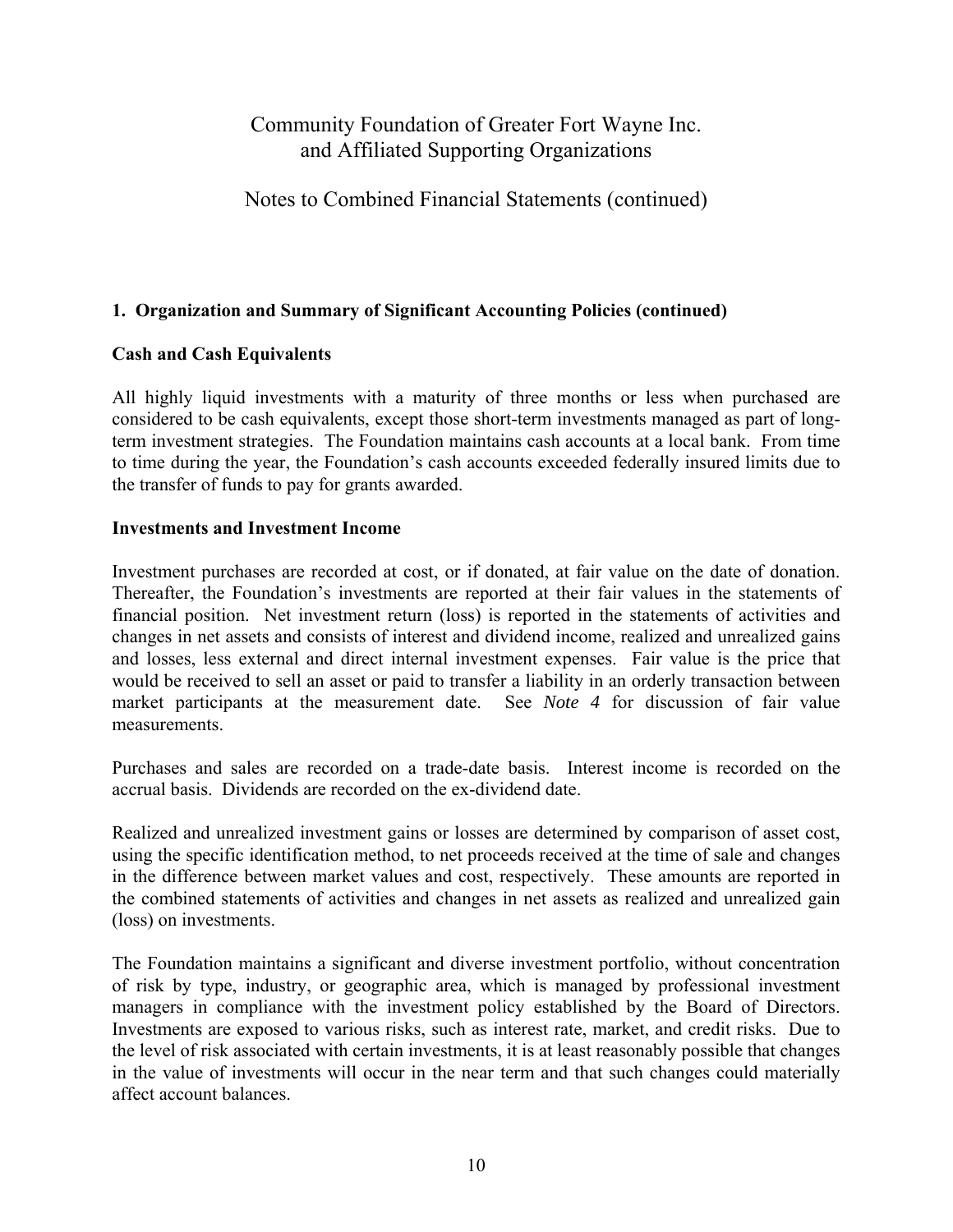## Notes to Combined Financial Statements (continued)

### **1. Organization and Summary of Significant Accounting Policies (continued)**

### **Funds Held for Agencies**

The Foundation holds certain funds for other organizations as agencies and recognizes the related liability in the combined statements of financial position. Funds held for agencies were \$8,532,922 and \$7,871,320 at December 31, 2020 and 2019, respectively.

#### **Net Assets**

Net assets, revenues, gains, and losses are classified based on the existence or absence of donor or grantor imposed restrictions. Accordingly, net assets and changes therein are classified and reported as follows:

*Net Assets Without Donor Restrictions*—Net assets available for general use and not subject to donor- (or certain grantor-) restrictions. Net assets without donor restrictions consist of the following types of internally-designated funds:

Designated for donor advised grants—funds established by donor contributions that enable donors to make recommendations from time to time about the distributions from the funds. The donors' advice in the grant-making process is considered by the Board of Directors in making grants from these resources.

Designated for discretionary grants—funds which are designated for discretionary grants to meet the most pressing needs of the community.

Designated for other grants—other funds include field of interest funds used to support particular interests to the donor, designated funds intended to benefit designated charitable organizations, and scholarship funds intended to assist students in obtaining an education.

Undesignated—available for operations and capital expenditures—funds or cash reserves available used for general operations of the Foundation and capital expenditures such as acquisitions of land, building, and equipment.

Certain of these net assets are designated by the Board of Directors as endowment funds. These funds represent assets contributed to the Foundation with the intention of the donor that these assets remain in perpetuity and are designated by the Board of Directors to provide such perpetual support through the Foundation's investment and spending policies.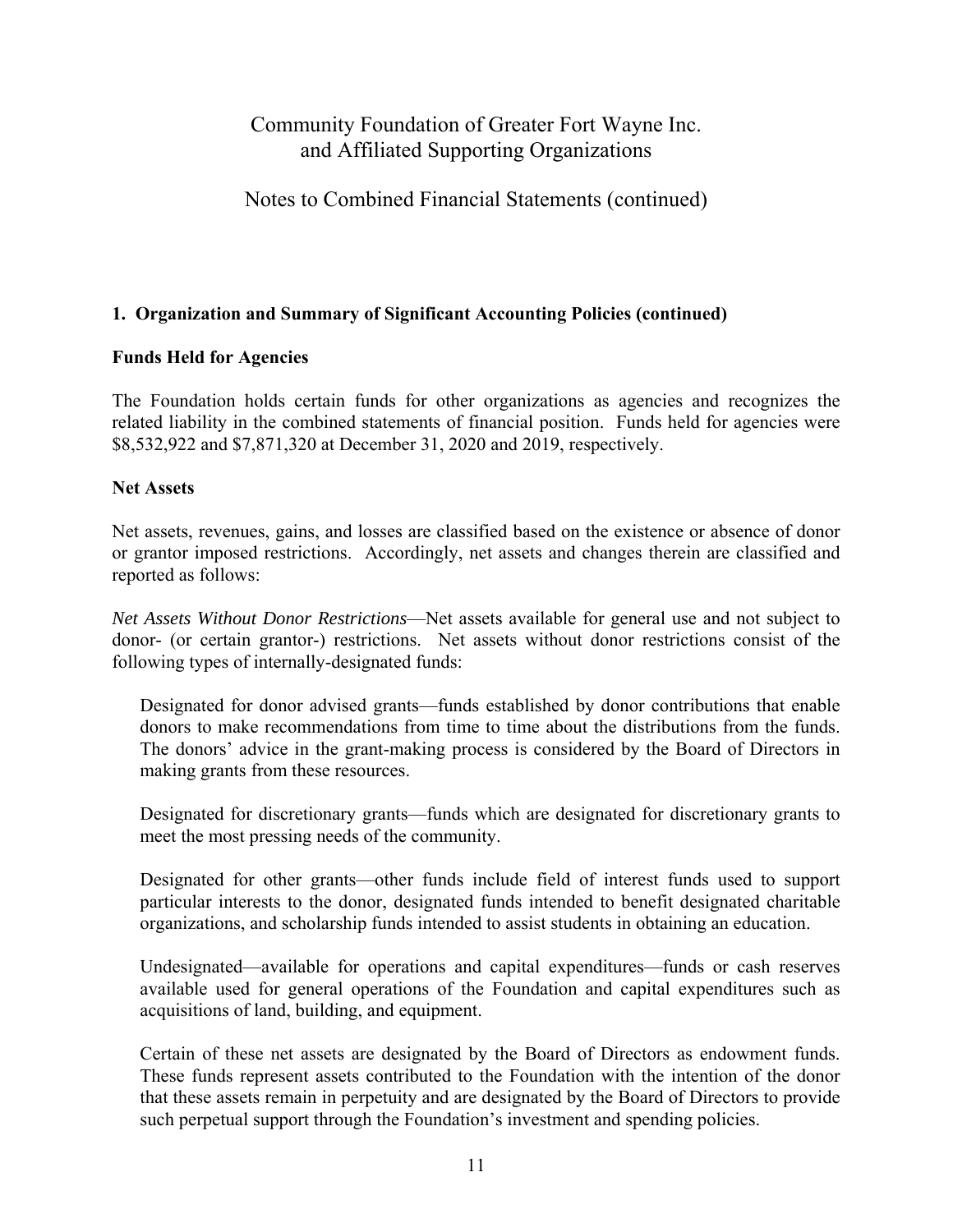## Notes to Combined Financial Statements (continued)

### **1. Organization and Summary of Significant Accounting Policies (continued)**

### **Net Assets (continued)**

*Net Assets With Donor Restrictions*—Net assets subject to donor- (or certain grantor-) imposed restrictions. Some donor-imposed restrictions are temporary in nature, such as those that will be met by the passage of time or other events specified by the donor. Other donor-imposed restrictions are perpetual in nature, where the donor stipulates that resources be maintained in perpetuity. Donor-imposed restrictions are released when a restriction expires, that is, when the stipulated time has elapsed, when the stipulated purpose for which the resource was restricted has been fulfilled, or both. Gifts of long-lived assets and gifts of cash restricted for the acquisition of long-lived assets are recognized as revenue when received and released from restriction when the assets are placed in service.

Financial Accounting Standards Board (FASB) Accounting Standards Codification (ASC) Topic 958 (ASC 958) provides guidance on the net asset classification of donor-restricted endowment funds for a not-for-profit organization that is subject to an enacted version of the Uniform Prudent Management of Institutional Funds Act (UPMIFA). Effective July 1, 2007, the Indiana General Assembly amended the Uniform Management of Institutional Funds of Colleges and Universities (UMIFA) by adopting provisions of UPMIFA. ASC 958 also improved disclosures about an organization's endowment funds (both donor-restricted endowment funds and boarddesignated endowment funds) whether or not the organization is subject to UPMIFA.

Based on the advice of legal counsel and review of the bylaws of the Foundation and donor documentation by management, the Board of Directors believes that substantially all of the funds held by the Foundation are not institutional endowment funds under UPMIFA because the terms of the funds do not specifically restrict the ability of the Foundation to spend a portion of the principal.

The Foundation may hold donor-restricted endowment funds where the gift instrument clearly stipulates that the Foundation is not to spend the principal or some other portion of the gift, in which case such gift instrument will supersede the Foundation's ability to spend a portion of the principal.

Management continues to evaluate ASC 958 and has determined that it does not have a significant impact on the net asset classifications in the combined statements of financial position and combined statements of activities and changes in net assets of the Foundation.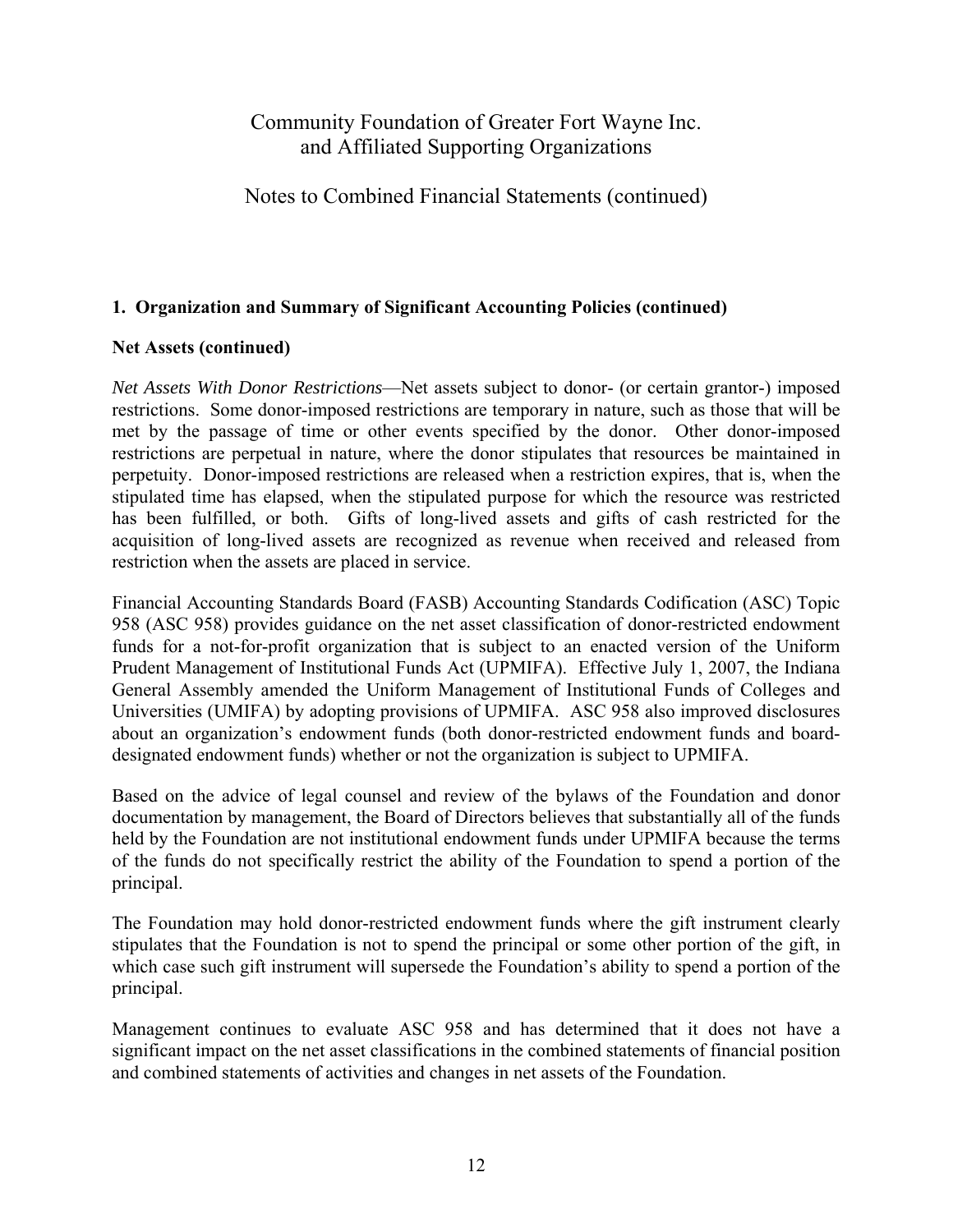Notes to Combined Financial Statements (continued)

### **1. Organization and Summary of Significant Accounting Policies (continued)**

#### **Contributions and Contributions Receivable**

Contributions are recognized when cash, securities or other assets, an unconditional promise to give, or notification of a beneficial interest is received. Conditional promises to give are not recognized until the conditions on which they depend have been substantially met. Contributions without donor restrictions consisted of the following:

|                                      | <b>Year ended December 31</b> |           |                           |  |
|--------------------------------------|-------------------------------|-----------|---------------------------|--|
|                                      |                               | 2020      | 2019                      |  |
| Contributions to unrestricted        |                               |           |                           |  |
| grant making and operating funds     |                               | 1,697,032 | 2,987,643<br><sup>S</sup> |  |
| Contributions to donor-advised funds |                               | 4,024,175 | 4,750,137                 |  |
| Contributions to other funds         |                               | 3,174,263 | 1,862,228                 |  |
| Contributions received for agencies  |                               | 912,885   | 551,804                   |  |
|                                      |                               | 9,808,355 | \$10,151,812              |  |

Contributions of assets other than cash are recorded at their fair market value.

Unconditional promises or pledges are recorded at net realizable value. The Foundation provides an allowance for uncollectible pledges which is based on historical collection experience and management's estimate of the losses that will be incurred in the collection of all pledges receivable. As of December 31, 2020 and 2019, no allowance for uncollectible pledges was deemed necessary.

Contributions receivable at December 31, 2020 are scheduled to be received by the Foundation as follows:

| 2021 | \$<br>88,080  |
|------|---------------|
| 2022 | 13,360        |
| 2023 | 12,000        |
|      | \$<br>113,440 |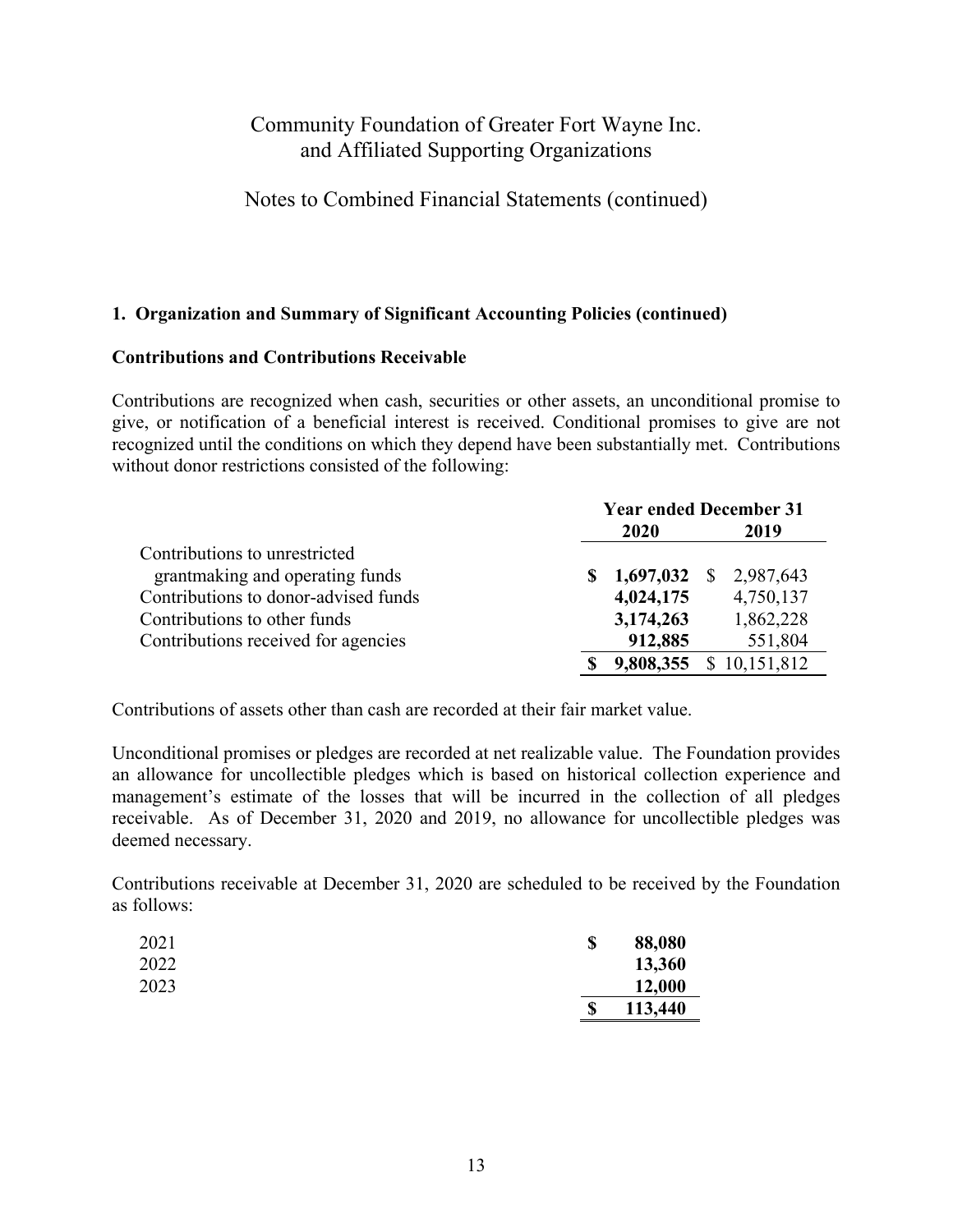## Notes to Combined Financial Statements (continued)

### **1. Organization and Summary of Significant Accounting Policies (continued)**

#### **Land, Building, and Equipment**

Land, building, and equipment is stated at cost or if donated, at fair value at the date of the donation, except for land, building, and equipment that has been impaired. For impaired assets, the carrying amount is reduced to the estimated fair market value. There were no impaired assets at December 31, 2020. Items with a cost or value of \$500 or more for computers and software and \$1,000 or more for other capital expenditures are capitalized.

Depreciation is computed by the straight-line method over the following estimated useful lives:

| <b>Building</b> | 40 years  |
|-----------------|-----------|
| Equipment       | 3-5 years |

Expenditures for normal repairs and maintenance are expensed when incurred.

#### **Legacies, Bequests, and Beneficial Interest in Trusts**

The Foundation is a beneficiary under various wills, the total realizable value of which is not presently determinable. Such amounts are recorded as contributions when clear title is established and the proceeds are clearly measurable.

The Foundation is also the income or principal beneficiary under various term and perpetual trusts, the corpus of which are not controlled or administered by the management of the Foundation. In the absence of donor-imposed conditions, the Foundation recognizes its beneficial interest in a trust as a contribution in the period in which it receives notice that the trust agreement conveys an unconditional right to receive benefits.

Although the Foundation has no control over the administration or investment of the funds held in these term and perpetual trusts, the present value of the estimated expected future cash flows from the trusts is recognized as an asset in the accompanying combined financial statements. The discounts on those amounts are computed using risk-free interest rates applicable to the years in which the promises are received. Amortization of the discounts is recorded as additional contribution revenue.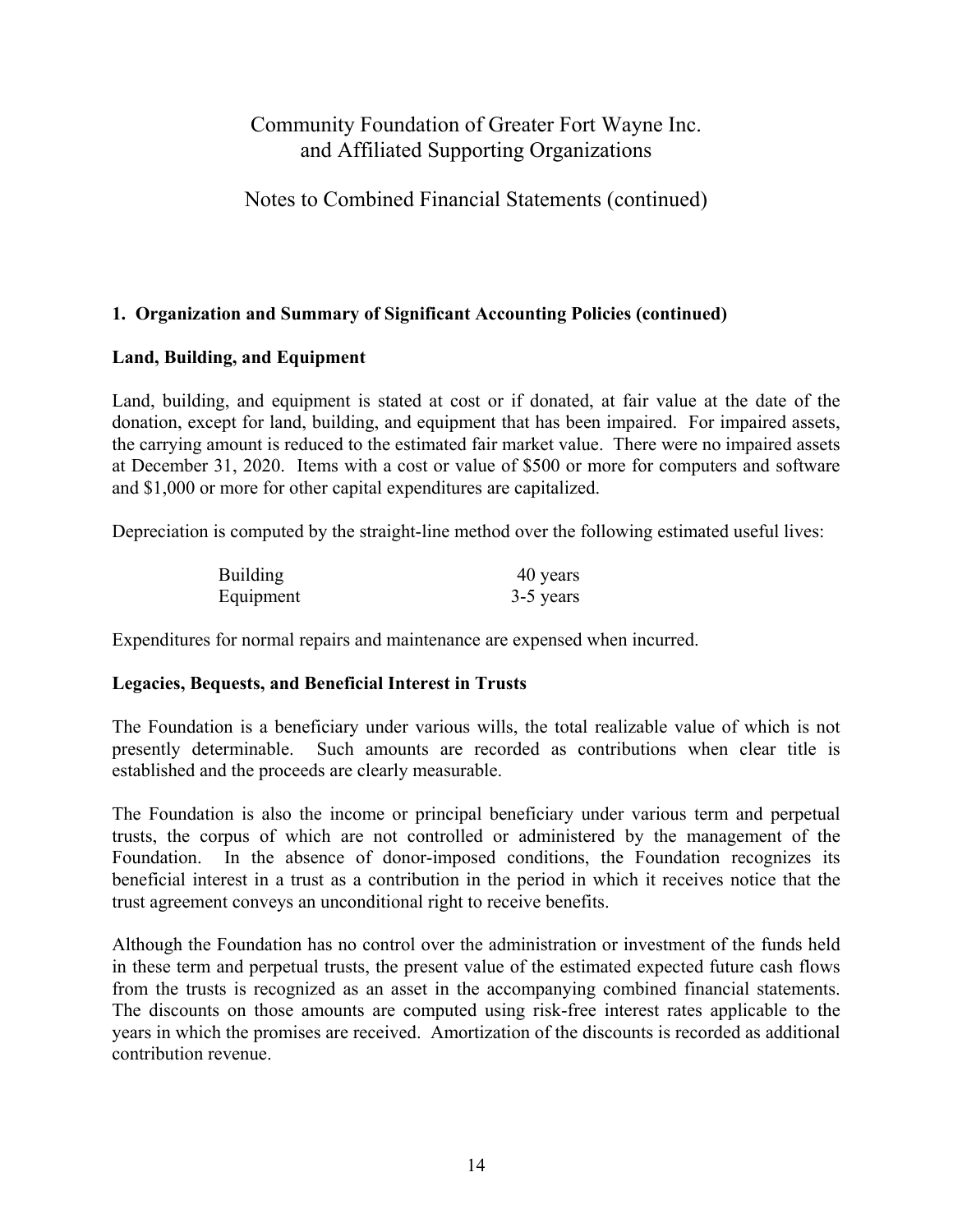## Notes to Combined Financial Statements (continued)

### **1. Organization and Summary of Significant Accounting Policies (continued)**

### **Program Related Investments, Net**

The Foundation provided loans to the Fort Wayne Downtown Development Trust, Inc. (Borrower) pursuant to the funding of community projects designed to better and transform the future of Fort Wayne and the region. At the inception of a programmatic loan, the Foundation determines whether the promissory note carries a market rate of interest. A present value discount is recorded if it is determined that the promissory note carries an interest rate below the market rate. The Foundation amortizes the present value discount over the contractual term of the promissory note. Interest income on the promissory notes is included in other income (loss), net.

The initial carrying value of programmatic loans is determined using present value techniques which consider the fair market rate of interest based on the borrower's risk profile and estimated cash flows to be received. Programmatic loans are recorded on a net basis to reflect the present value discount.

The Foundation will provide an allowance for losses that will be incurred. The loss reserve estimate is adjusted if collectability risk has significantly changed based on management's understanding of the borrower's financial health and payment history. Programmatic loans are written off if they are deemed to be uncollectible with no recoverable collateral value.

### **Grants and Scholarships Awarded**

Unconditional grants and scholarships are considered awarded and recorded as payable upon their approval by the Board of Directors and communication to designated grantees. Conditional grants and scholarships are recognized when all conditions of the grant or scholarship are satisfied by the grantee or scholarship recipient.

### **Recently Issued Accounting Standard**

In February 2016, the FASB issued Accounting Standards Update (ASU) 2016-02, *Leases* (Topic 842), which supersedes the leasing guidance in Topic 840, *Leases*. Under the new guidance, lessees are required to recognize lease assets and lease liabilities on the combined statement of financial position for all leases with terms longer than 12 months. Leases will be classified as either finance or operating, with classification affecting the pattern of expense recognition in the combined statement of activities. The new standard is effective for the Foundation's December 31, 2022 combined financial statements. A modified retrospective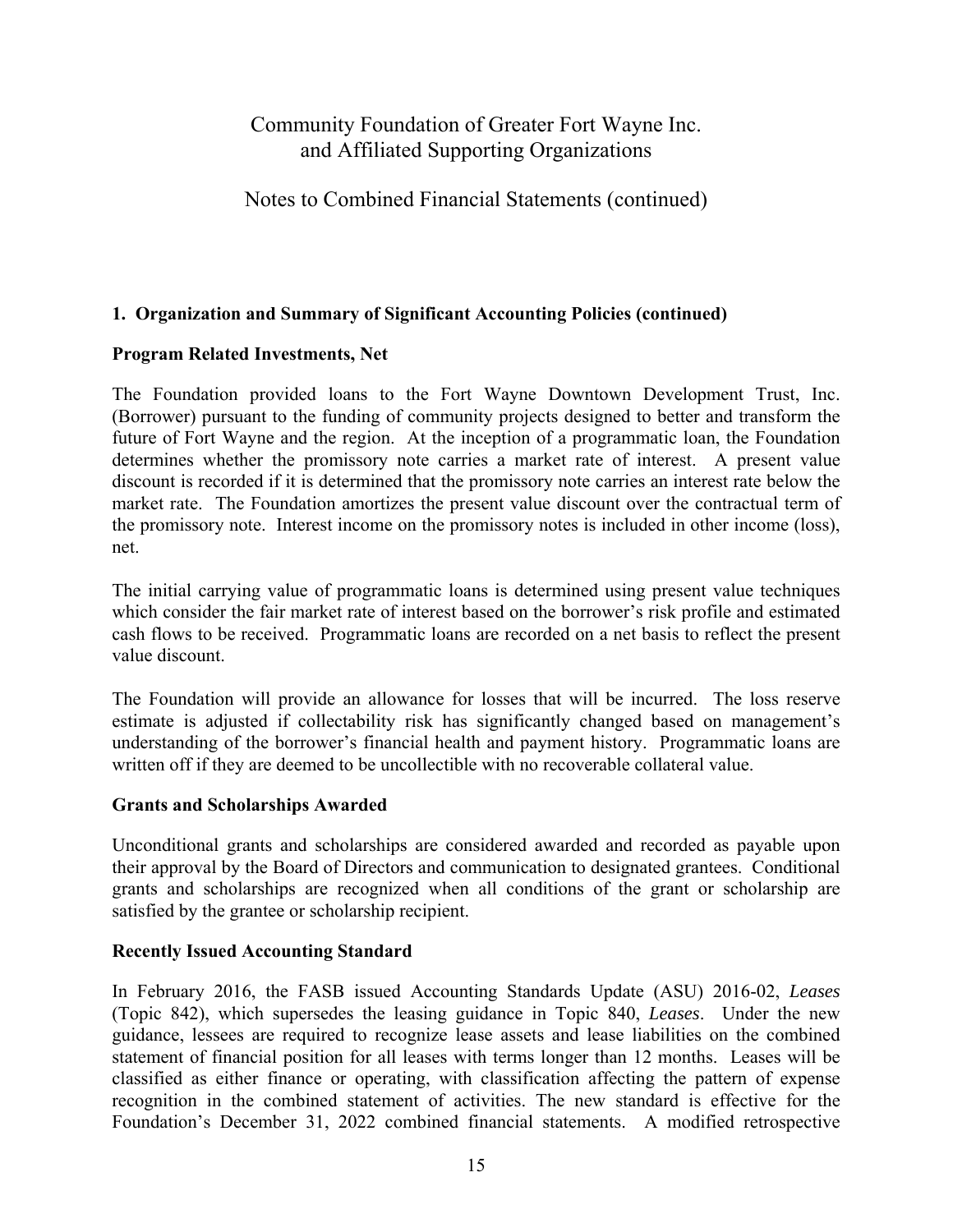## Notes to Combined Financial Statements (continued)

### **1. Organization and Summary of Significant Accounting Policies (continued)**

### **Recently Issued Accounting Standard (continued)**

transition approach is required for lessees for capital and operating leases existing at, or entered into after, the beginning of the earliest comparative period presented in the combined financial statements, with certain practical expedients available. The Foundation is currently evaluating the effect of the pending adoption of the new standard on the combined financial statements.

#### **Fair Value of Financial Instruments**

The carrying amounts reported in the Foundation's statements of financial position of financial instruments, including cash and cash equivalents, receivables, and payables approximate their fair values at December 31, 2020 and 2019 primarily due to the short-term nature of these instruments. See Investments, Beneficial Interest in Trusts, Notes, and Accrued Interest Receivable, and Charitable Gift Annuities Payable in *Notes 1, 3, 4, 5, 6,* and *8* for further discussion of the fair value of the Foundation's other financial instruments.

#### **Functional Expenses**

The costs of grants awarded, program, and supporting service activities have been summarized on a functional basis in the combined statements of activities. The combined financial statements report certain categories of expenses that are attributed to more than one program or supporting function. Therefore, expenses require allocation on a reasonable basis that is consistently applied. The expenses that are allocated include occupancy, depreciation, salaries and wages, benefits, payroll taxes, professional services, office expenses, information technology, interest, insurance, and other expenses, which are allocated on the basis of estimates of time and effort and other factors.

#### **Risks and Uncertainties**

On March 11, 2020, the World Health Organization declared the novel strain of coronavirus (COVID-19) a global pandemic and recommended containment and mitigation measures worldwide. The extent of the impact of the COVID-19 outbreak on the financial performance of the Foundation will depend on future developments, including the duration and severity of the outbreak and its impact on the financial markets and the overall economy, all of which are highly uncertain and cannot be predicted. If the financial markets and/or the overall economy are impacted for an extended period, the Foundation's financial performance, including net investment return, may be materially adversely affected.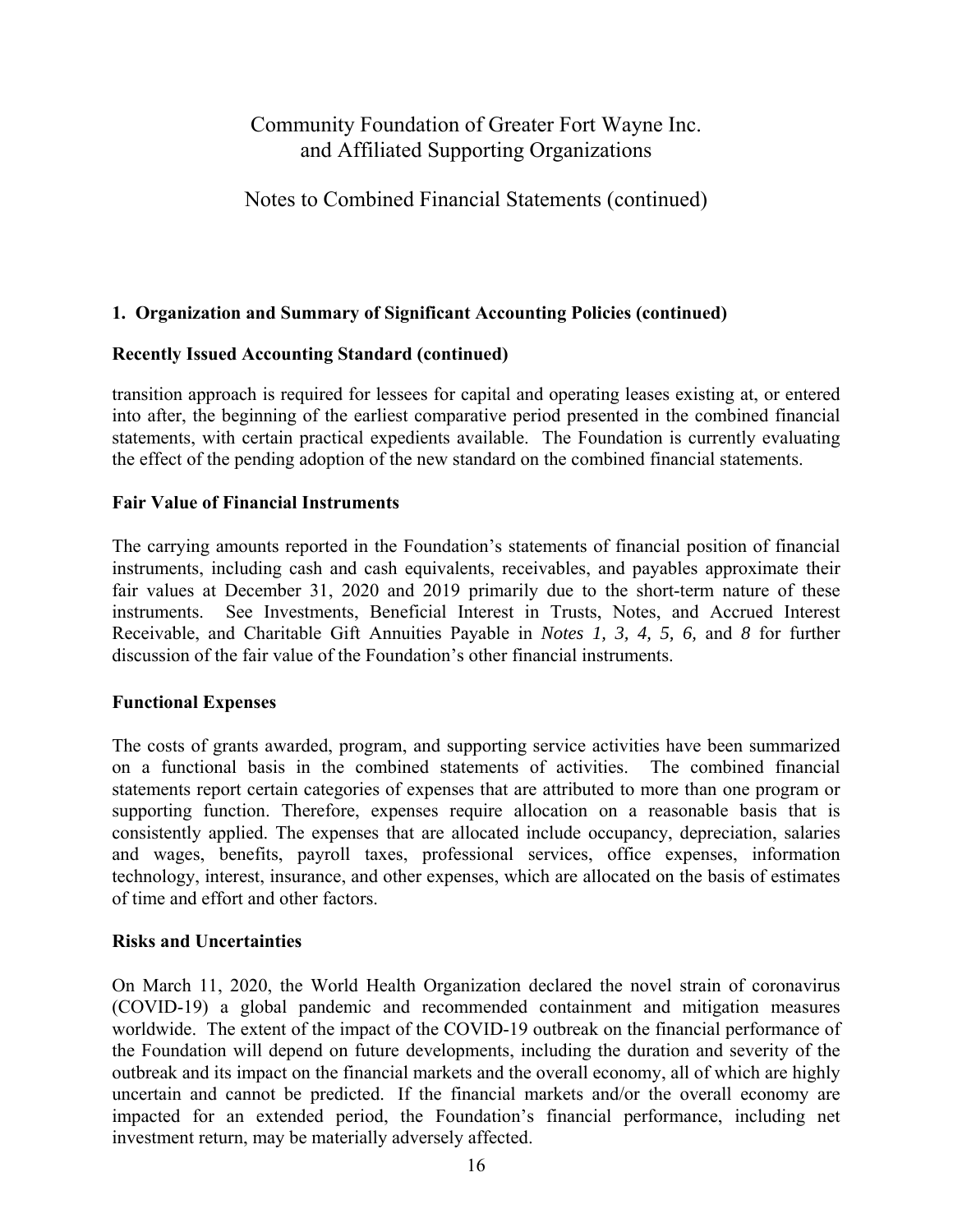## Notes to Combined Financial Statements (continued)

### **1. Organization and Summary of Significant Accounting Policies (continued)**

### **Risks and Uncertainties (continued)**

A prolonged widespread epidemic could adversely impact global economies and financial markets resulting in an economic downturn that may negatively affect the Foundation's ability to obtain contributions and/or grants as well as disrupt the demand for services. Such disruptions could adversely impact cash flows and financial results for 2021.

### **Use of Estimates**

Preparation of the combined financial statements in conformity with accounting principles generally accepted in the United States of America requires management to make estimates and assumptions that affect the reported amounts in the combined financial statements and accompanying notes. Actual results could differ from those estimates.

### **2. Liquidity and Availability**

Financial assets available for grants and other program and supporting services expenses, that is, without donor or other restrictions limiting their use, within one year of the balance sheet date, comprise the following:

|                                                         | December 31 |              |   |              |
|---------------------------------------------------------|-------------|--------------|---|--------------|
|                                                         |             | 2020         |   | 2019         |
| Cash and cash equivalents                               |             | \$1,398,553  | S | 204,674      |
| Short-term investments                                  |             | 6,861,943    |   | 4,166,911    |
| Contributions receivable                                |             | 88,080       |   | 52,080       |
| Distributions from beneficial interest in trusts        |             | 97,271       |   | 97,502       |
| Endowment spending-rate distributions and appropriation |             | 4,312,549    |   | 4,598,898    |
| Administrative fee appropriations                       |             | 1,290,862    |   | 1,287,527    |
|                                                         |             | \$14,049,258 |   | \$10,407,592 |

The Foundation's investment policy provides five distinct and separate investment objectives (pools) to accommodate the differing time horizons and risk and return requirements needed for endowed and non-endowed funds. The Foundation's Board of Directors has determined that the majority of its investments are to be managed as endowed funds. The Foundation's distribution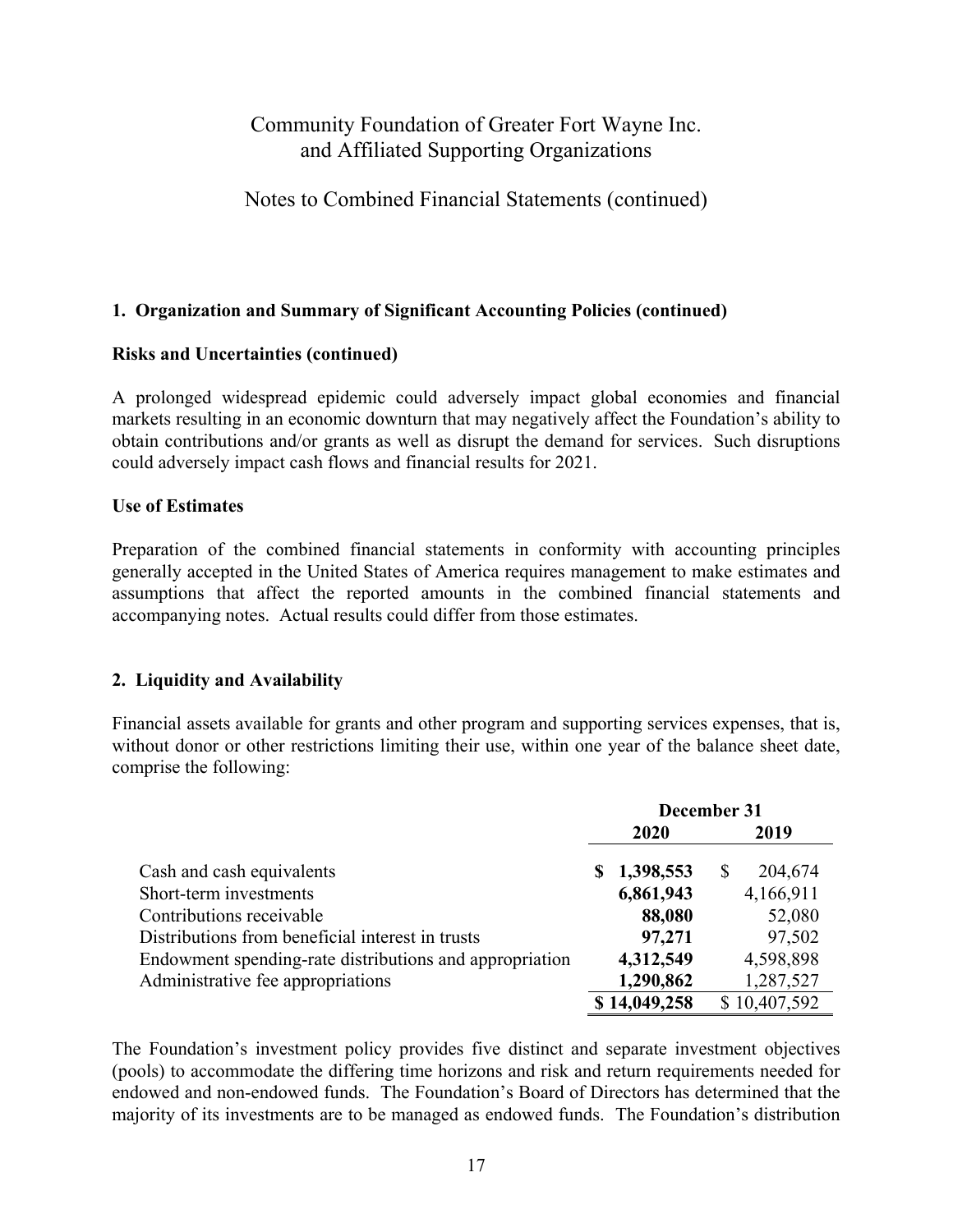# Notes to Combined Financial Statements (continued)

### **2. Liquidity and Availability (continued)**

(or spending) policy, as applied to these board designated endowment and other funds, shall be designed to take into account total return concepts of investment and spending, with the goal of preserving the real spending power of such funds over time while balancing the need for consistent spending to support the charitable and similar exempt purposes of such funds.

The recommended spending percentage rate is recommended by the Investment Committee to the Board of Directors annually and is effective January 1 of each year. The Foundation's spending percentage rate was 4.5 percent in 2020 and 2019. Each fund's available to spend balance is calculated annually at December 31 using a rolling average fund balance for each quarter of existence, not to exceed 20 quarters. The amount calculated shall be available for grant distributions on February 1 of each year. The available to spend balance is intended to be used for grantmaking and other purposes approved by the Foundation.

A spendable amount of \$4,312,549 will be made available for grantmaking and administrative expenses from these funds within the next 12 months.

In addition to these funds available for general expenditures, the Foundation's Board of Directors charges an administrative fee to all funds to cover general expenditures required to operate the Foundation. These funds are managed through pools of assets and charged an administrative fee, assessed quarterly, based on a percentage of the fair value of the assets in each fund. Administrative fees are recognized in the year in which they occur. Administrative fees of \$1,252,737 for 2020 and \$1,207,865 for 2019 were charged to specific funds. Such administrative fee income and administrative fee expense is netted (eliminated) in the presentation of the combined statement of activities and changes in net assets. Estimated administrative fees available for general expenditures during 2021 are \$1,290,862.

The Foundation also receives contributions each year from donors, which are available to help meet its cash needs for grants and general expenditures.

As part of the Foundation's liquidity management, it has the policy to structure its financial assets to be available as its grants, general expenditures, liabilities, and other obligations become due. The Foundation invests cash in excess of daily requirements in short-term investments, certificates of deposits, and money market funds. Occasionally, the Board of Directors designates a portion of any operating surplus to its operating reserve which was \$207,052 as of December 31, 2020.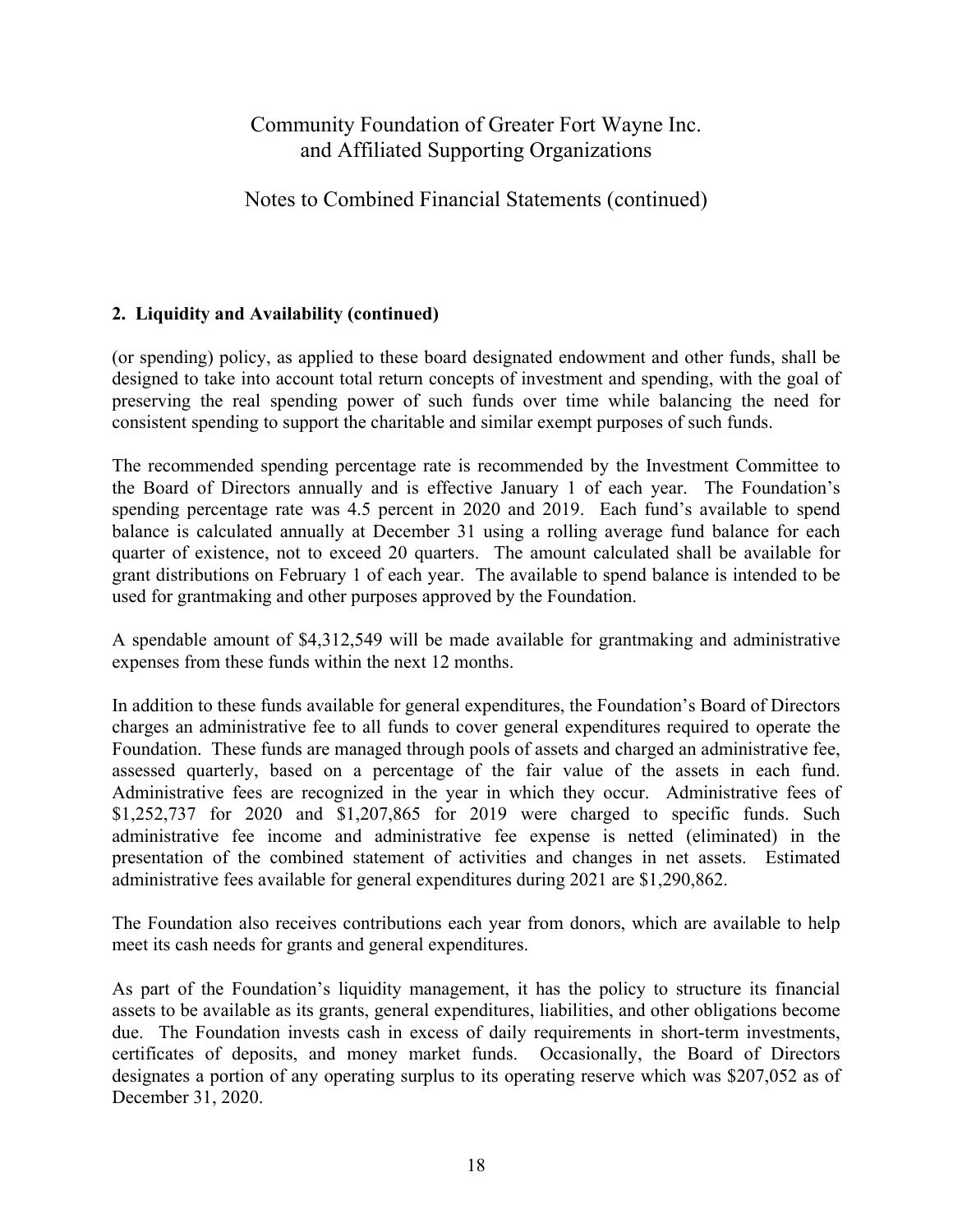Notes to Combined Financial Statements (continued)

### **3. Investments**

Investments at fair value and historical cost are as follows:

|                                | December 31 |                               |  |  |  |
|--------------------------------|-------------|-------------------------------|--|--|--|
|                                | 2020        | 2019                          |  |  |  |
|                                |             |                               |  |  |  |
| Investments at fair value      |             | $$172,995,193$ $$160,166,148$ |  |  |  |
| Investments at historical cost |             | $$141,049,264$ $$141,249,263$ |  |  |  |
|                                |             |                               |  |  |  |

The composition of net investment return is as follows:

|                                                                                                        | <b>Year ended December 31</b> |            |          |              |
|--------------------------------------------------------------------------------------------------------|-------------------------------|------------|----------|--------------|
|                                                                                                        |                               | 2020       |          | 2019         |
| Investment income:                                                                                     |                               |            |          |              |
| Interest and dividends                                                                                 | S                             | 3,070,536  | <b>S</b> | 4,581,004    |
| Net realized gain (loss) on investments                                                                |                               | (325, 433) |          | 670,962      |
| Net unrealized gain on investments                                                                     |                               | 11,837,884 |          | 19,285,346   |
|                                                                                                        |                               | 14,582,987 |          | 24,537,312   |
| Less investment management and custodial fees                                                          |                               | (347, 716) |          | (312,514)    |
| Net investment return recognized in the combined<br>statements of activities and changes in net assets |                               | 14,235,271 |          | 24, 224, 798 |
| Net investment return on funds held for agencies                                                       |                               | 812,829    |          | 1,234,943    |
| Total net investment return                                                                            |                               | 15,048,100 |          | 25,459,741   |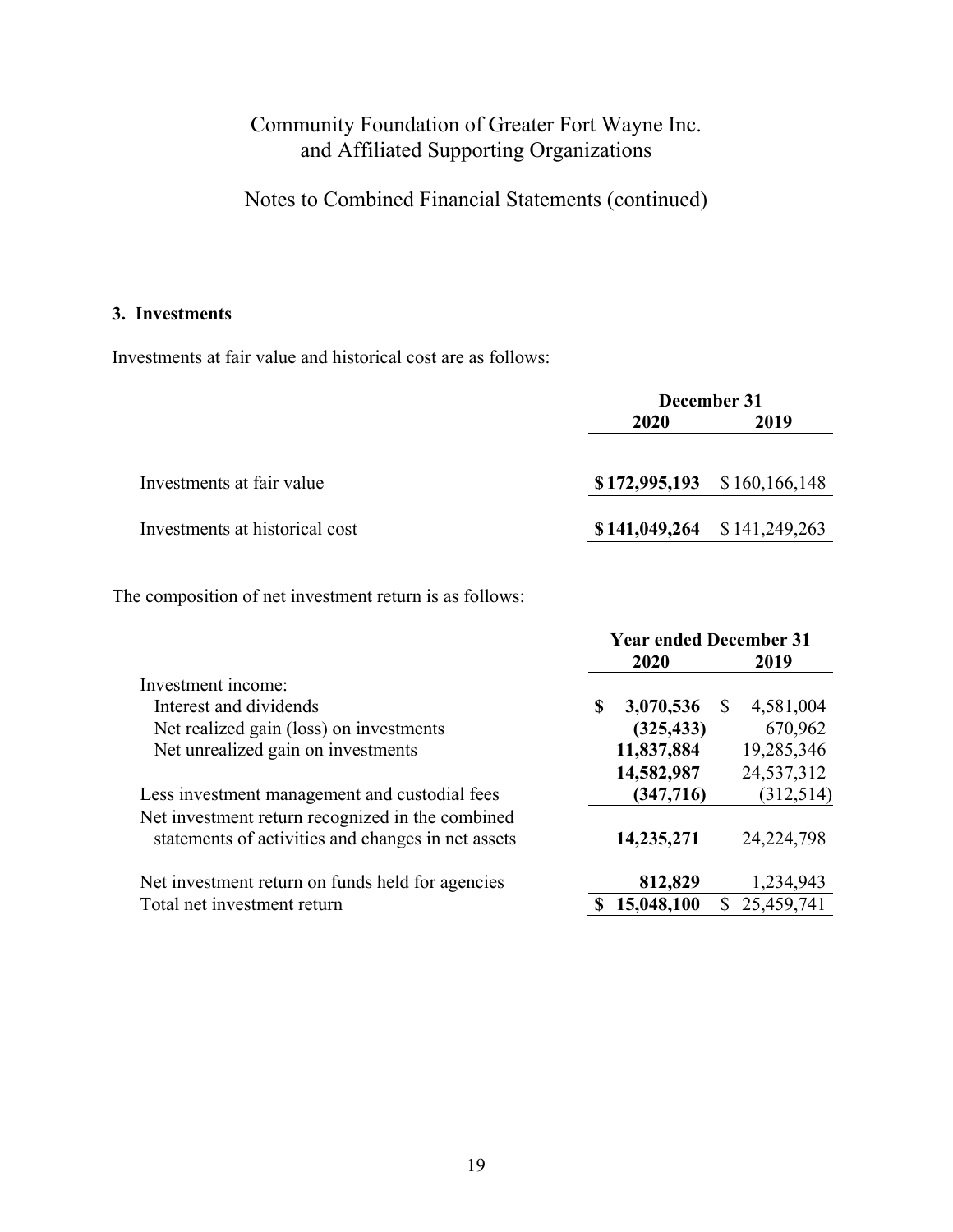# Notes to Combined Financial Statements (continued)

### **4. Fair Value Measurements**

ASC 820, *Fair Value Measurements and Disclosures*, establishes a framework for measuring fair value. That framework provides a fair value hierarchy that prioritizes the inputs to valuation techniques used to measure fair value. The hierarchy gives the highest priority to unadjusted quoted prices in active markets for identical assets or liabilities (Level 1 measurements) and the lowest priority to unobservable inputs (Level 3 measurements). The three levels of the fair value hierarchy under ASC 820 are described below:

- Level 1 Inputs to the valuation methodology are unadjusted quoted prices for identical assets or liabilities in active markets that the Foundation has the ability to access.
- Level 2 Inputs to the valuation methodology include:
	- Quoted prices for similar assets or liabilities in active markets;
	- Quoted prices for identical or similar assets or liabilities in inactive markets;
	- Inputs other than quoted prices that are observable for the asset or liability;
	- Inputs that are derived principally from or corroborated by observable market data by correlation or other means.

If the asset or liability has a specified (contractual) term, the Level 2 input must be observable for substantially the full term of the asset or liability.

Level 3 Inputs to the valuation methodology are unobservable and significant to the fair value measurement.

The asset's or liability's fair value measurement level within the fair value hierarchy is based on the lowest level of any input that is significant to the fair value measurement. Valuation techniques used need to maximize the use of observable inputs and minimize the use of unobservable inputs.

Following is a description of the valuation methodologies used for assets measured at fair value. There have been no changes in the methodologies used at December 31, 2020 and 2019.

*Money market funds:* The money market funds are valued at quoted market prices in an exchange and active market, which represent the net asset values of shares held by the Foundation at year-end.

*Mutual funds*: Valued at the net asset value (NAV) of shares held by the Foundation at year-end.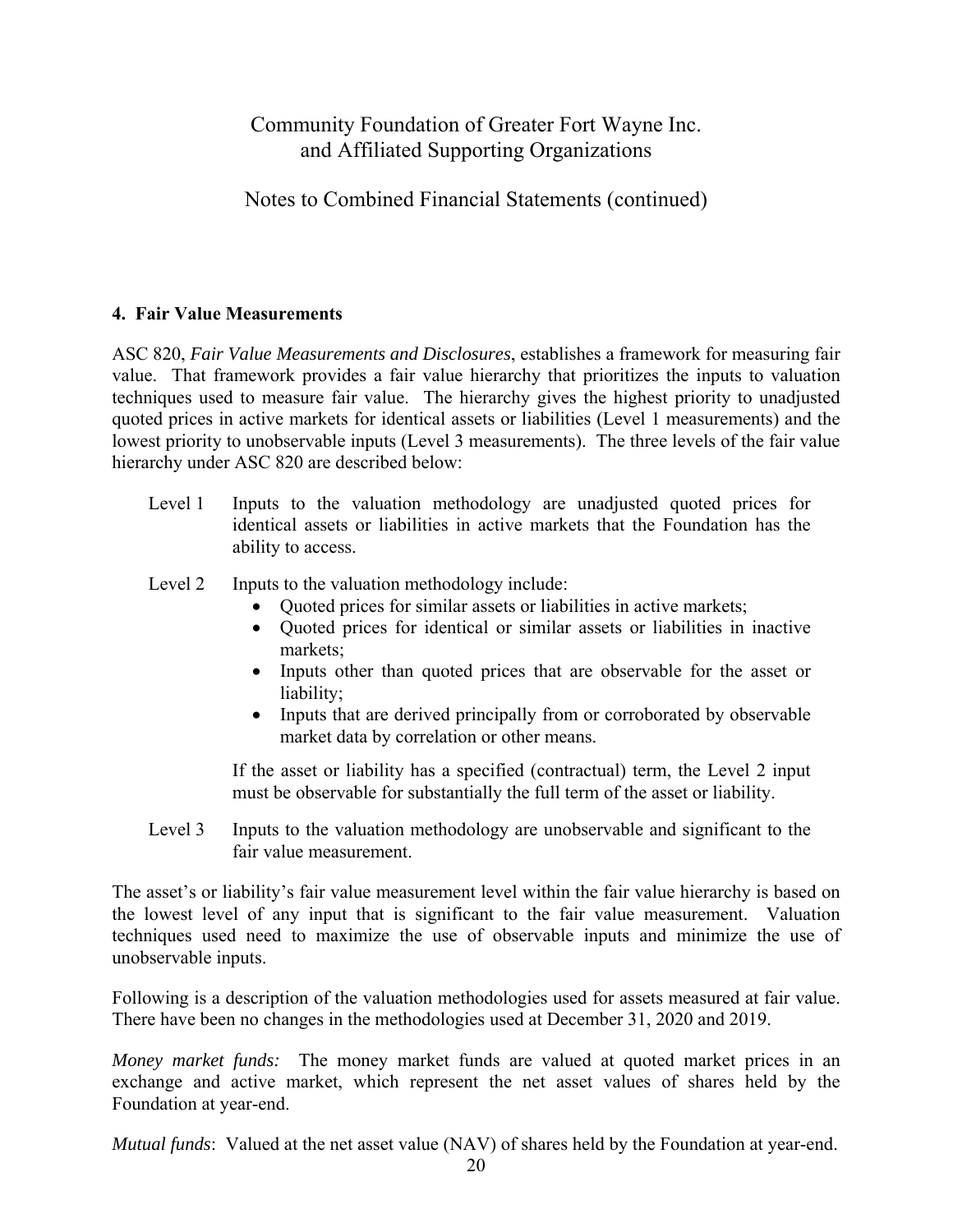## Notes to Combined Financial Statements (continued)

### **4. Fair Value Measurements (continued)**

*Exchange traded funds:* Exchange traded funds are publicly traded on major exchanges and are valued at the closing price reported on the major market on which the individual securities are traded.

*Alternative investments:* Certain alternative investments in pooled investment funds are valued at estimated fair value based on the periodic financial information received from the investment advisor and/or managing member and the Foundation's percentage ownership in the alternative investment entity whose underlying assets are valued using prices and other relevant information generated by market transactions involving identical or comparable assets, appraised values, or other valuation methodology. As of December 31 2020, the Foundation has invested \$9,550,000 in the FEG Private Opportunities Fund II and has committed to invest an additional \$450,000. FEG Private Opportunities Fund II is a pooled investment fund that seeks to invest in private equity, real assets, and special situations funds.

*Certificates of deposit:* Recorded at cost plus accrued interest (carrying value), which approximates fair value.

*Cash value of life insurance policies:* Valued at the redemption value as determined by the insurance carrier at year-end.

*Beneficial interest in trusts*: The Foundation's beneficial interest in trusts are valued at its proportional interest in the underlying trust assets which are valued at the fair market value as reported by the investment manager at year-end or the present value of the expected future cash flows.

*Real estate and other assets:* Quoted market prices are not available for certain investments, including limited partnership investments and real property. These investments are recorded at their estimated fair market value; therefore, the reported value may differ from the value that would have been used had a quoted market price existed. The Foundation believes that the reported amounts for these investments are a reasonable estimate of their fair value at December 31, 2020 and 2019.

The methods described above may produce a fair value calculation that may not be indicative of net realizable value or reflective of future fair values. Furthermore, while the Foundation believes its valuation methods are appropriate and consistent with other market participants, the use of different methodologies or assumptions to determine the fair value of certain financial instruments could result in a different fair value measurement at the reporting date.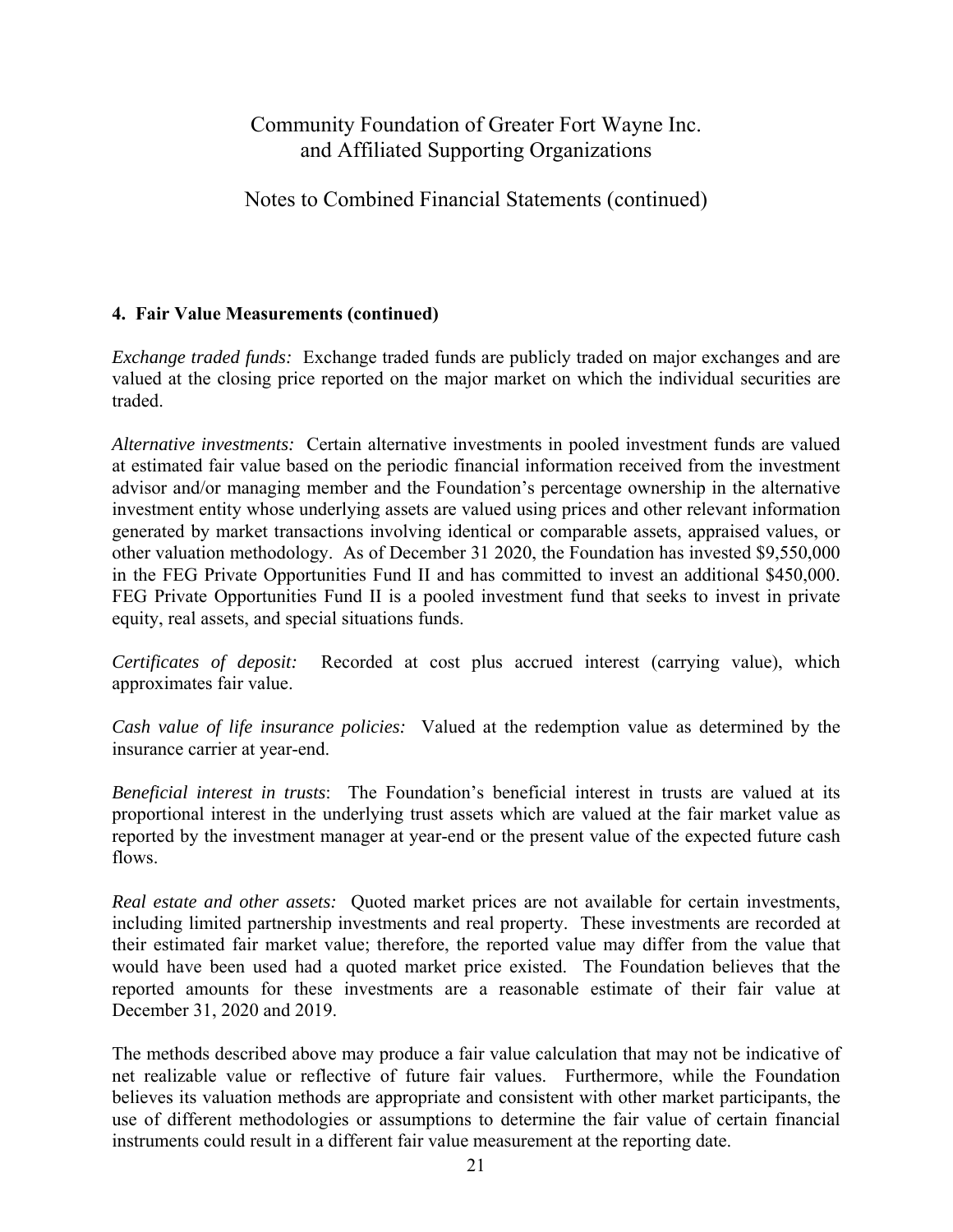Notes to Combined Financial Statements (continued)

### **4. Fair Value Measurements (continued)**

The following table sets forth by level, within the fair value hierarchy, the Foundation's assets at fair value as of December 31, 2020 and 2019:

|                                  | <b>Assets at Fair Value at December 31, 2020</b> |               |              |               |    |              |
|----------------------------------|--------------------------------------------------|---------------|--------------|---------------|----|--------------|
|                                  |                                                  | Level 1       | Level 2      | Level 3       |    | <b>Total</b> |
| Money market funds               | \$                                               | 5,650,951     | \$           | <sup>\$</sup> | \$ | 5,650,951    |
| Mutual and exchange              |                                                  |               |              |               |    |              |
| traded funds:                    |                                                  |               |              |               |    |              |
| International equity funds       |                                                  | 30,612,231    |              |               |    | 30,612,231   |
| United States equity funds       |                                                  | 77,073,091    |              |               |    | 77,073,091   |
| Bonds/fixed income funds         |                                                  | 30,595,190    |              |               |    | 30,595,190   |
| Natural resource funds           |                                                  | 10,146,238    |              |               |    | 10,146,238   |
| Real estate funds                |                                                  |               | 9,222,432    |               |    | 9,222,432    |
| Total mutual and                 |                                                  |               |              |               |    |              |
| exchange traded funds            |                                                  | 148,426,750   | 9,222,432    |               |    | 157,649,182  |
| Alternative investments:         |                                                  |               |              |               |    |              |
| Private capital fund             |                                                  |               |              | 9,695,060     |    | 9,695,060    |
| Total investments at fair value  |                                                  | 154,077,701   | 9,222,432    | 9,695,060     |    | 172,995,193  |
| Cash value of life               |                                                  |               |              |               |    |              |
| insurance policies               |                                                  |               | 1,253,573    |               |    | 1,253,573    |
| Beneficial interest in trusts    |                                                  |               | 1,717,440    | 2,183,392     |    | 3,900,832    |
| Real estate and other assets     |                                                  |               |              | 130,754       |    | 130,754      |
| Total other assets at fair value |                                                  |               | 2,971,013    | 2,314,146     |    | 5,285,159    |
| Assets at fair value             |                                                  | \$154,077,701 | \$12,193,445 | \$12,009,206  |    | 178,280,352  |
|                                  |                                                  |               |              |               |    |              |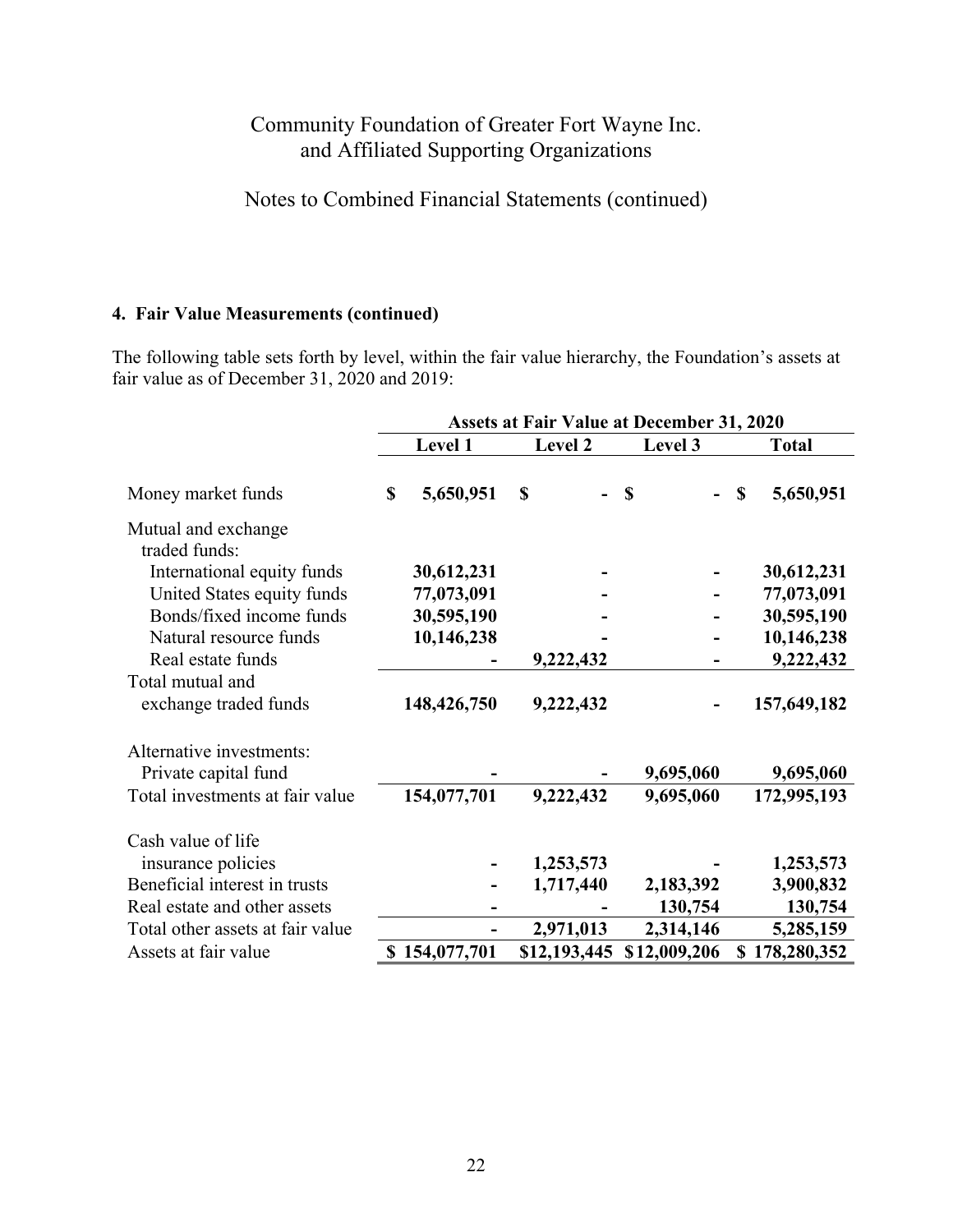# Notes to Combined Financial Statements (continued)

# **4. Fair Value Measurements (continued)**

|                                           | <b>Assets at Fair Value at December 31, 2019</b> |               |              |               |                           |
|-------------------------------------------|--------------------------------------------------|---------------|--------------|---------------|---------------------------|
|                                           |                                                  | Level 1       | Level 2      | Level 3       | <b>Total</b>              |
| Money market funds                        | \$                                               | 4,163,256     | \$           | $\mathcal{S}$ | $\mathbb{S}$<br>4,163,256 |
| Mutual and exchange<br>traded funds:      |                                                  |               |              |               |                           |
| International equity funds                |                                                  | 28,090,172    |              |               | 28,090,172                |
| United States equity funds                |                                                  | 68,570,092    |              |               | 68,570,092                |
| Bonds/fixed income funds                  |                                                  | 29,500,064    |              |               | 29,500,064                |
| Natural resource funds                    |                                                  | 10,182,035    |              |               | 10,182,035                |
| Real estate funds                         |                                                  |               | 8,474,047    |               | 8,474,047                 |
| Total mutual and<br>exchange traded funds |                                                  | 136, 342, 363 | 8,474,047    |               | 144,816,410               |
| Alternative investments:                  |                                                  |               |              |               |                           |
| Private capital fund                      |                                                  |               |              | 9,006,635     | 9,006,635                 |
| Global emerging markets fund              |                                                  |               |              | 2,179,847     | 2,179,847                 |
| Total alternative investments             |                                                  |               |              | 11,186,482    | 11,186,482                |
| Total investments at fair value           |                                                  | 140,505,619   | 8,474,047    | 11,186,482    | 160, 166, 148             |
| Cash value of life                        |                                                  |               |              |               |                           |
| insurance policies                        |                                                  |               | 1,252,001    |               | 1,252,001                 |
| Beneficial interest in trusts             |                                                  |               | 1,615,749    | 2,364,967     | 3,980,716                 |
| Real estate and other assets              |                                                  |               |              | 130,754       | 130,754                   |
| Total other assets at fair value          |                                                  |               | 2,867,750    | 2,495,721     | 5,363,471                 |
| Assets at fair value                      |                                                  | \$140,505,619 | \$11,341,797 | \$13,682,203  | \$165,529,619             |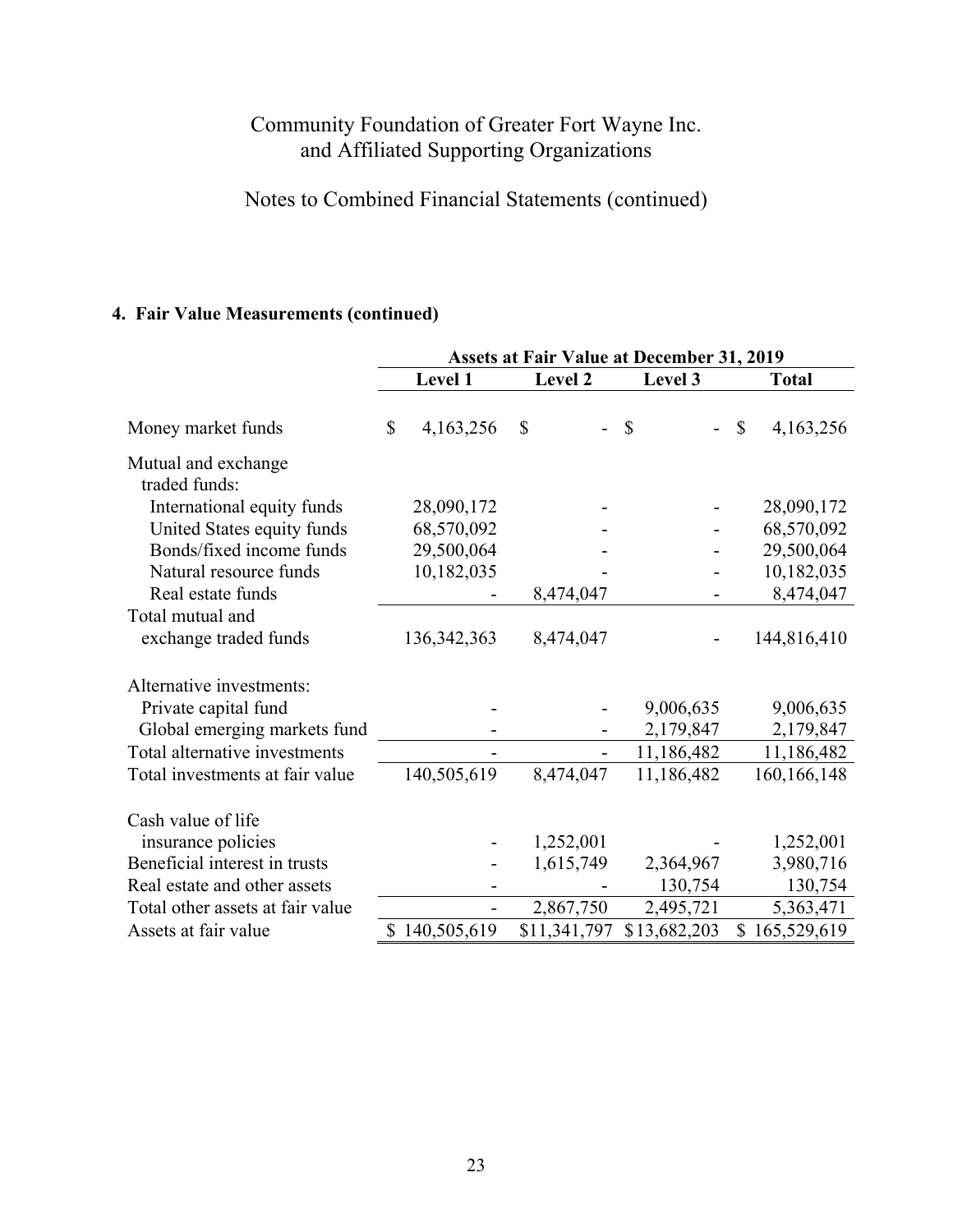# Notes to Combined Financial Statements (continued)

## **4. Fair Value Measurements (continued)**

The changes in assets classified as Level 3 are as follows:

|                                     | <b>Alternative</b><br><b>Investments</b> | <b>Beneficial</b><br>Interest in<br><b>Trusts</b> | <b>Real Estate</b><br>and Other<br><b>Assets</b> | <b>Total</b> |
|-------------------------------------|------------------------------------------|---------------------------------------------------|--------------------------------------------------|--------------|
| <b>Year ended December 31, 2020</b> |                                          |                                                   |                                                  |              |
| Balance at beginning of year        | \$11,186,482                             | \$2,364,967                                       | 130,754<br>S.                                    | \$13,682,203 |
| Purchases (sales                    |                                          |                                                   |                                                  |              |
| and redemptions), net               | (2,229,847)                              | (738, 268)                                        |                                                  | (2,968,115)  |
| Return on assets—net realized       |                                          |                                                   |                                                  |              |
| and unrealized gain                 | 738,425                                  | 556,693                                           |                                                  | 1,295,118    |
| Balance at end of year              | 9,695,060                                | \$2,183,392                                       | 130,754                                          | \$12,009,206 |

|                                     | <b>Alternative</b> | <b>Beneficial</b><br>Interest in |    | <b>Real Estate</b><br>and Other |              |
|-------------------------------------|--------------------|----------------------------------|----|---------------------------------|--------------|
|                                     | <b>Investments</b> | <b>Trusts</b>                    |    | <b>Assets</b>                   | <b>Total</b> |
| <b>Year ended December 31, 2019</b> |                    |                                  |    |                                 |              |
| Balance at beginning of year        | \$10,699,649       | \$1,927,957                      |    | \$130,754                       | \$12,758,360 |
| Purchases (sales                    |                    |                                  |    |                                 |              |
| and redemptions), net               | 400,000            |                                  |    |                                 | 400,000      |
| Return on assets—net realized       |                    |                                  |    |                                 |              |
| and unrealized gain                 | 86,833             | 437,010                          |    |                                 | 523,843      |
| Balance at end of year              | \$11,186,482       | \$2,364,967                      | S. | 130,754                         | \$13,682,203 |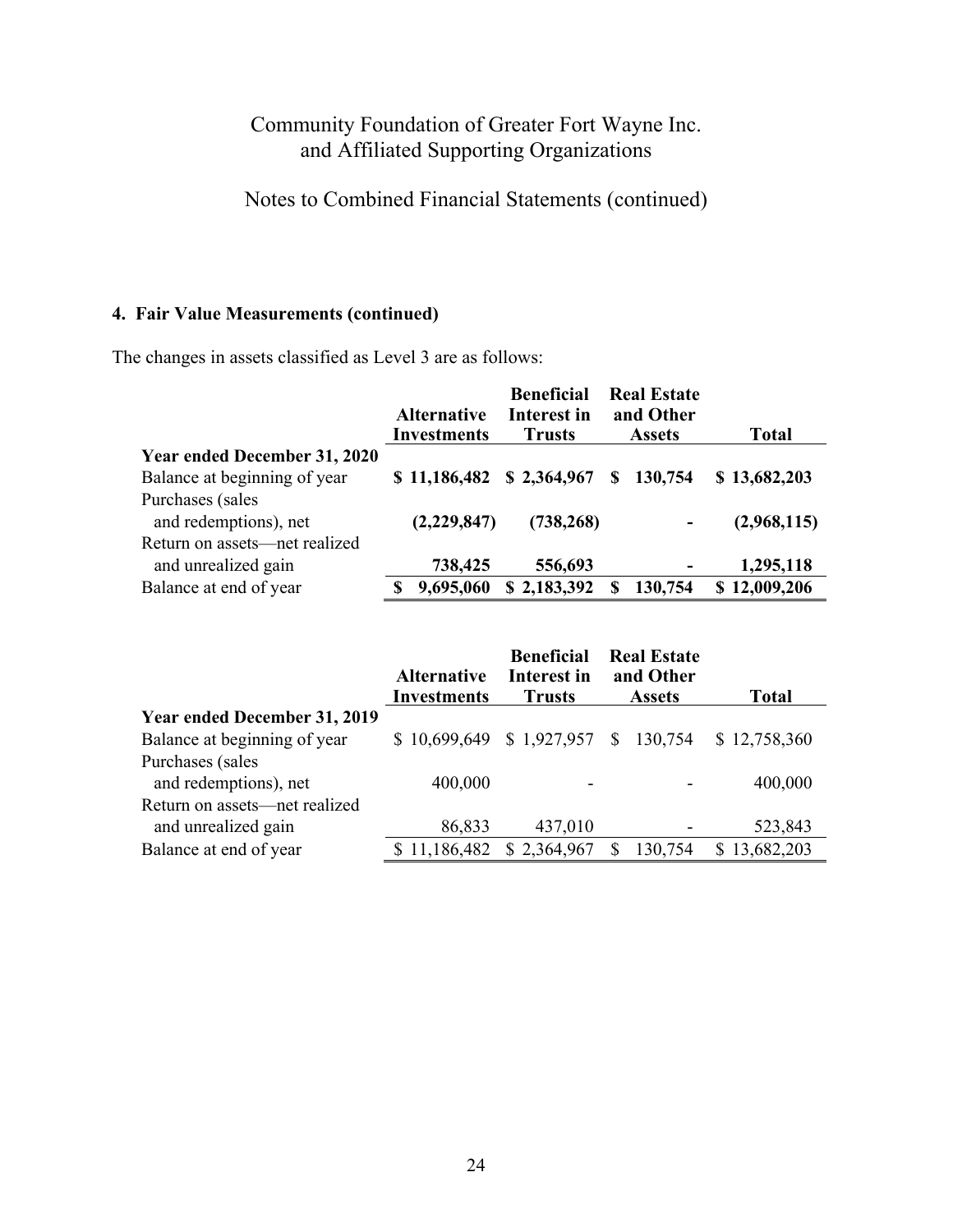Notes to Combined Financial Statements (continued)

### **5. Beneficial Interest in Trusts**

The estimated present value of the Foundation's beneficial interest in trusts is as follows:

|                               | December 31 |                          |  |  |
|-------------------------------|-------------|--------------------------|--|--|
|                               | 2020        | 2019                     |  |  |
| Perpetual trusts              |             | $$3,900,932 \$3,242,448$ |  |  |
| Charitable remainder unitrust |             | 599,149                  |  |  |
| Supplemental and other trusts |             | 139,119                  |  |  |
|                               |             | $$3,900,932 \$3,980,716$ |  |  |

The Foundation has beneficial interests in perpetual trusts that it does not control or administer. The estimated present value of the beneficial interest in the perpetual trusts was calculated as of December 31, 2020 and 2019, based on the age of the life beneficiaries using the following key assumptions:

Long-term discount rate (utilized by a perpetual trust) 1.65% at December 31, 2020; 2.39% at December 31, 2019 Mortality table Published mortality-rate tables adopted by the Internal Revenue Service

The Foundation's restricted net assets consist of the aforementioned beneficial interest in perpetual trusts.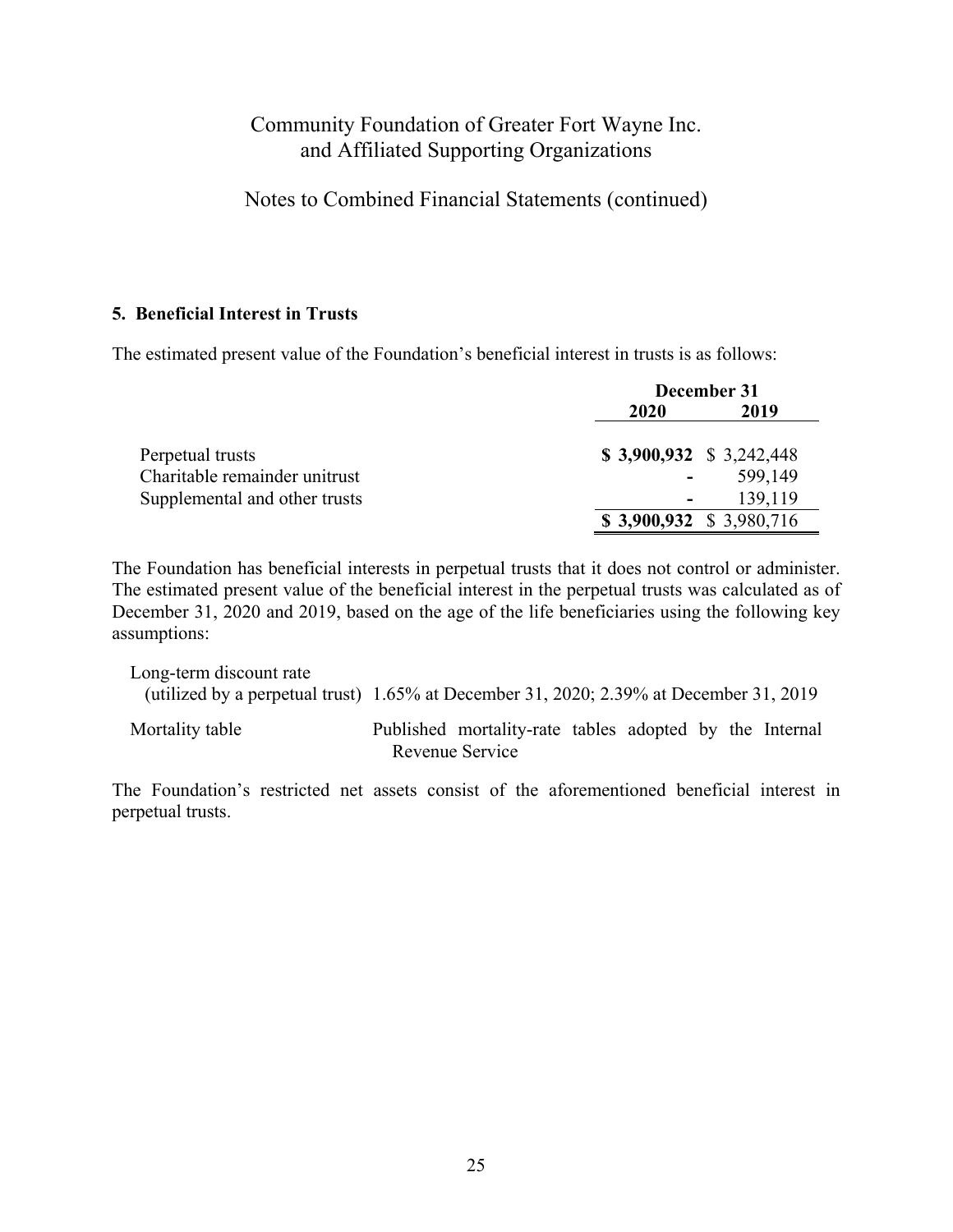Notes to Combined Financial Statements (continued)

#### **6. Program Related Investments, Net**

Program related investments are programmatic loans and accrued interest receivable due the Foundation and consist of the following:

|                                                         |                 | December 31               |
|---------------------------------------------------------|-----------------|---------------------------|
|                                                         | 2020            | 2019                      |
| Programmatic loans receivable from Fort Wayne Downtown  |                 |                           |
| Development Trust, Inc. pursuant to the:                |                 |                           |
| Development of West Columbia Street (Riverfront and     |                 |                           |
| The Landing Project) 2.5% interest, payments of         |                 |                           |
| \$23,557 due quarterly beginning on June 15, 2020, with |                 |                           |
| the remaining principal and accrued interest due on     |                 |                           |
| May 11, 2033.                                           |                 | $$1,153,048 \$1,194,329$  |
| Development of West Columbia Street (Riverfront and     |                 |                           |
| The Landing Project) 2.5% interest, with all principal  |                 |                           |
| and accrued interest due on June 26, 2021.              | 1,170,000       |                           |
| Development of Electric Works (the former General       |                 |                           |
| Electric Campus Project) 12% interest, with the         |                 |                           |
| principal and accrued interest due on June 30, 2020.    |                 | 500,000                   |
| Accrued interest receivable                             | 43,801          | 89,391                    |
|                                                         | 2,366,849       | 1,783,720                 |
|                                                         |                 |                           |
| Less present value discount                             | 311,342         | 336,586                   |
| Total program related investments, net                  | 2,055,507<br>S. | $\mathbb{S}$<br>1,447,134 |

At December 31, 2017, the Foundation had two short-term notes receivable from the Borrower totaling \$1,117,500 pursuant to the development of West Columbia Street, usually noted as The Landing, in Fort Wayne, Indiana. The notes receivable which were originally issued by the SIF bore interest at 1.5 percent. Accrued interest related to these notes receivable at December 31, 2017 was \$52,273.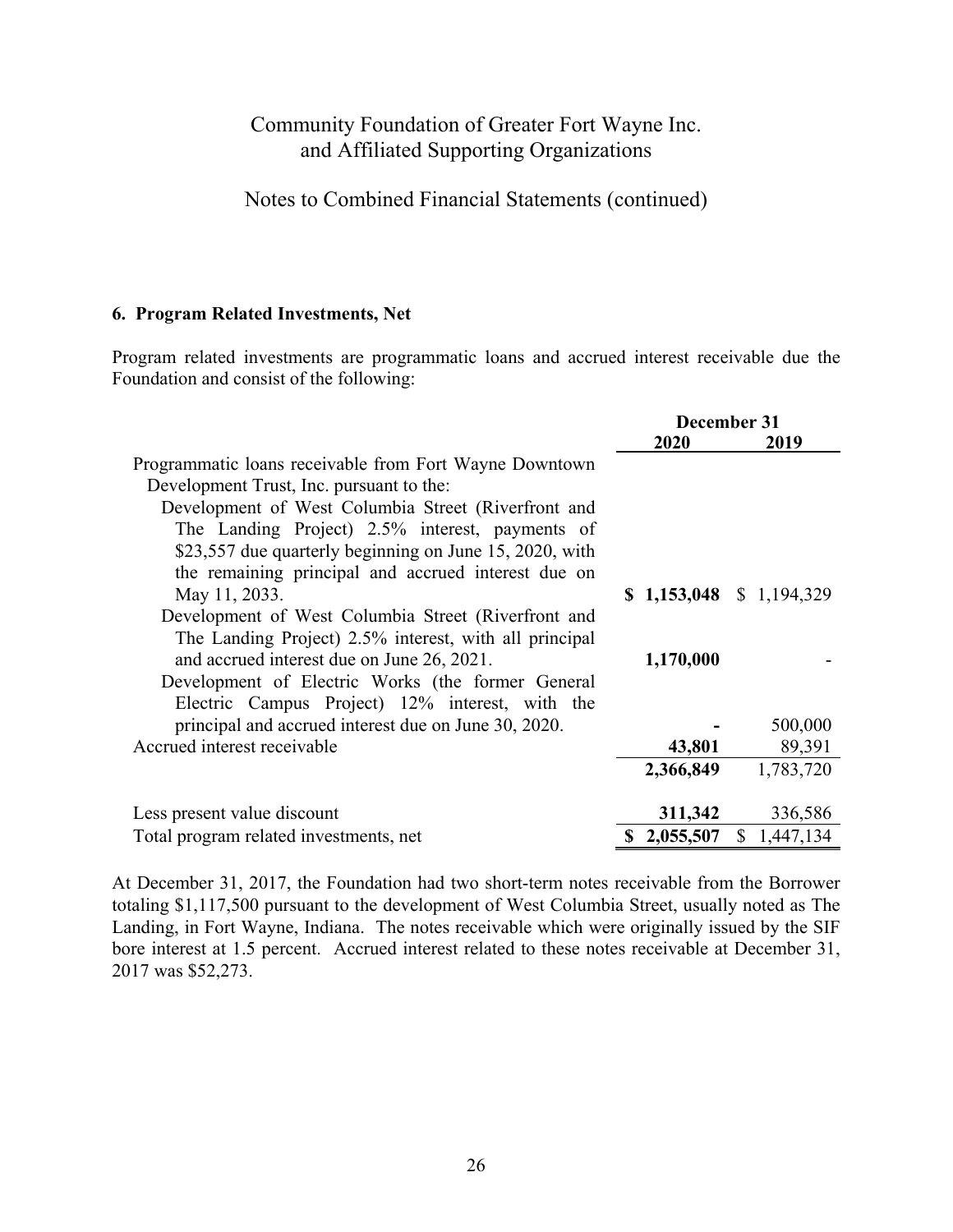## Notes to Combined Financial Statements (continued)

### **6. Program Related Investments, Net (continued)**

On May 10, 2018, the Foundation and Borrower entered into a new Promissory Note Agreement (Note) for \$1,175,633 (representing principal and accrued interest due at that date). The Note bears interest at 2.5 percent with no amounts payable for a period of two years and is secured by certain collateral. On June 15, 2020 (Payment Start Date), all accrued but unpaid interest was added to the outstanding principal balance of the Foundation loan and became a part of the principal due under this Note. Commencing on the Payment Start Date, principal and interest on the unpaid principal balance of the Note became payable quarterly on the fifteenth day of each March, June, September, and December. If not earlier paid, the principal of, and all accrued and unpaid interest on, the Note shall be payable in full on May 11, 2033.

During the period beginning on the eighty-fourth month through the ninetieth month after the closing date, the Foundation shall have the absolute right, but not the obligation, by written notice to Borrower to require Borrower to pay within 180 days the then outstanding principal balance of this Note, together with all accrued and unpaid interest.

On June 26, 2020, the Foundation and Borrower entered into a second Promissory Note Agreement for \$1,170,000. The note bears interest at 2.5 percent with payment of all principal and accrued interest due at maturity of the Note on June 26, 2021.

On December 31, 2018, the Foundation and the Borrower entered into a Convertible Promissory Note Agreement (Promissory Note) for \$500,000. The Promissory Note bore interest at 12 percent and was unsecured. The Promissory Note was paid in full on December 31, 2020.

The notes receivable are recorded at cost less the unamortized present value discount, which approximates fair value.

### **7. Grants and Scholarships Payable**

The following summarizes the changes in grants and scholarships payable:

|                                                      | <b>Year ended December 31</b> |           |          |           |
|------------------------------------------------------|-------------------------------|-----------|----------|-----------|
|                                                      | 2020                          |           |          | 2019      |
| Grants and scholarships payable at beginning of year |                               | 608,750   | <b>S</b> | 1,736,593 |
| Unconditional grants and scholarships expensed       |                               | 9,228,823 |          | 6,125,995 |
| Less payments made                                   |                               | 9,256,551 |          | 7,253,838 |
| Grants and scholarships payable at end of year       |                               | 581,022   |          | 608,750   |
|                                                      |                               |           |          |           |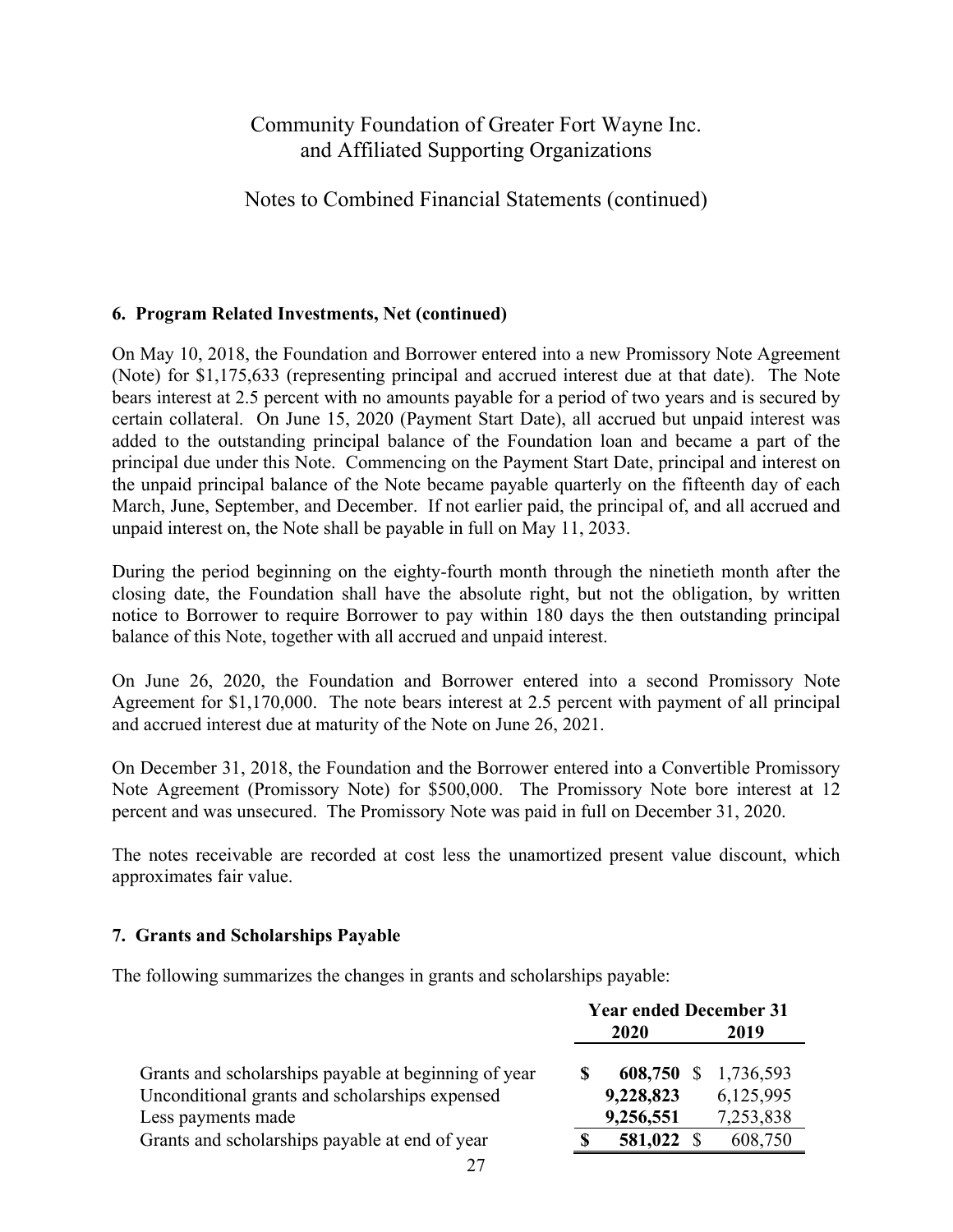Notes to Combined Financial Statements (continued)

#### **7. Grants and Scholarships Payable (continued)**

Grants and scholarships payable at December 31, 2020 are scheduled to be disbursed as follows:

| 2021 | $\mathbf{\$}$ | 363,649 |
|------|---------------|---------|
| 2022 |               | 148,274 |
| 2023 |               | 69,099  |
|      | \$            | 581,022 |

#### **8. Charitable Gift Annuities Payable**

The Foundation has entered into various charitable gift annuities in which the donor contributes assets to the Foundation in exchange for the right to receive a fixed dollar annual return during their lifetime and/or, for joint annuitants, the lifetime of the donor's spouse, whichever is longer. The fair value of the assets contributed over the present value of the liability for future payments has been recognized as a contribution at the date of the gift. The contributed assets are comprised of various equity and fixed income investments, which are included in the Foundation's investments. The fair value of these investments and corresponding liabilities (including payments currently due and the present value of the estimated future actuarial liability to annuitants) of the charitable gift annuities are as follows:

|                                         | December 31 |                        |  |         |
|-----------------------------------------|-------------|------------------------|--|---------|
|                                         |             | 2020                   |  | 2019    |
| Investments                             |             | 1,610,107 \$ 1,616,942 |  |         |
| Current portion of annuities payable    |             | 108,286 \$             |  | 108,285 |
| Annuities payable, less current portion |             | 727,196                |  | 768,339 |
|                                         |             | 835,482 \$             |  | 876,624 |

The liability for the charitable gift annuities was calculated as of December 31, 2020 and 2019, based on the age of the donor(s) using the following key assumptions:

| Range of annuity rates  | $4.8\% - 8.2\%$                                                            |
|-------------------------|----------------------------------------------------------------------------|
| Range of discount rates | $1.2\% - 6.2\%$                                                            |
| Mortality tables        | Published mortality-rate tables adopted by the<br>Internal Revenue Service |
|                         |                                                                            |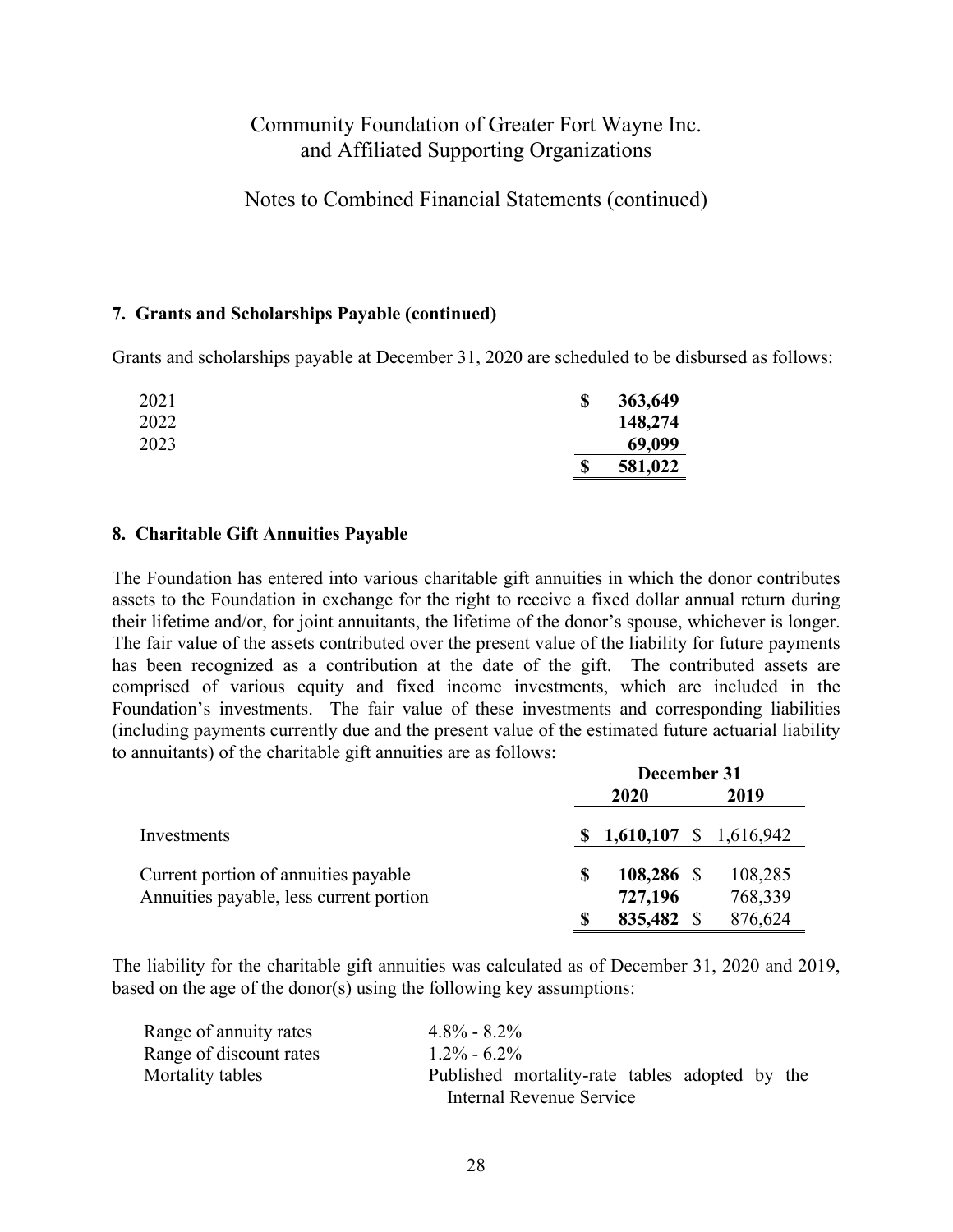Notes to Combined Financial Statements (continued)

### **9. Employee Retirement Plan**

The Foundation sponsors a Simple IRA Plan (Plan). All employees are eligible to participate in the Plan, which allows the maximum employee contribution permitted under the Internal Revenue Code. The Foundation is required to match 100 percent of employee contributions up to 3 percent of the employee's salary. Expense for the Plan was \$24,809 in 2020 and \$21,428 in 2019.

### **10. Endowment**

The Foundation's endowment consists of approximately 253 individual funds established for a variety of purposes including funds designated by the Board of Directors to function as endowments subject to the Foundation's investment and spending policies. Net assets associated with endowment funds, including funds designated by the Board of Directors to function as endowments, are classified and reported based on the existence or absence of donor-proposed restrictions.

The Board of Directors of the Foundation has interpreted the UPMIFA as requiring the preservation of the fair value of the original gift as of the date of the donor-restricted endowment funds, unless there are explicit donor stipulations to the contrary. At December 31, 2020 and 2019, there were nominal number of funds and amounts with such donor stipulations. As a result of this interpretation, the Foundation retains in perpetuity (a) the original value of initial and subsequent gift amounts (including promises to give net of discount and allowance for doubtful accounts) donated to the endowment and (b) any accumulations to the endowment made in accordance with the direction of the applicable donor gift instrument at the time of accumulation is added. Donor-restricted amounts not retained in perpetuity are subject to appropriation for expenditure by us in a manner consistent with the standard of prudence prescribed by UPMIFA. The Foundation considers the following factors in making a determination to appropriate or accumulate donor-restricted endowment funds:

- The duration and preservation of the funds.
- The purposes of the Foundation, including balancing the Foundation's short-term and long-term needs for grant making dollars.
- General economic conditions.
- The possible effect of inflation and deflation.
- The expected total return from income and the appreciation of investments.
- Other resources of the Foundation.
- The investment policies of the Foundation.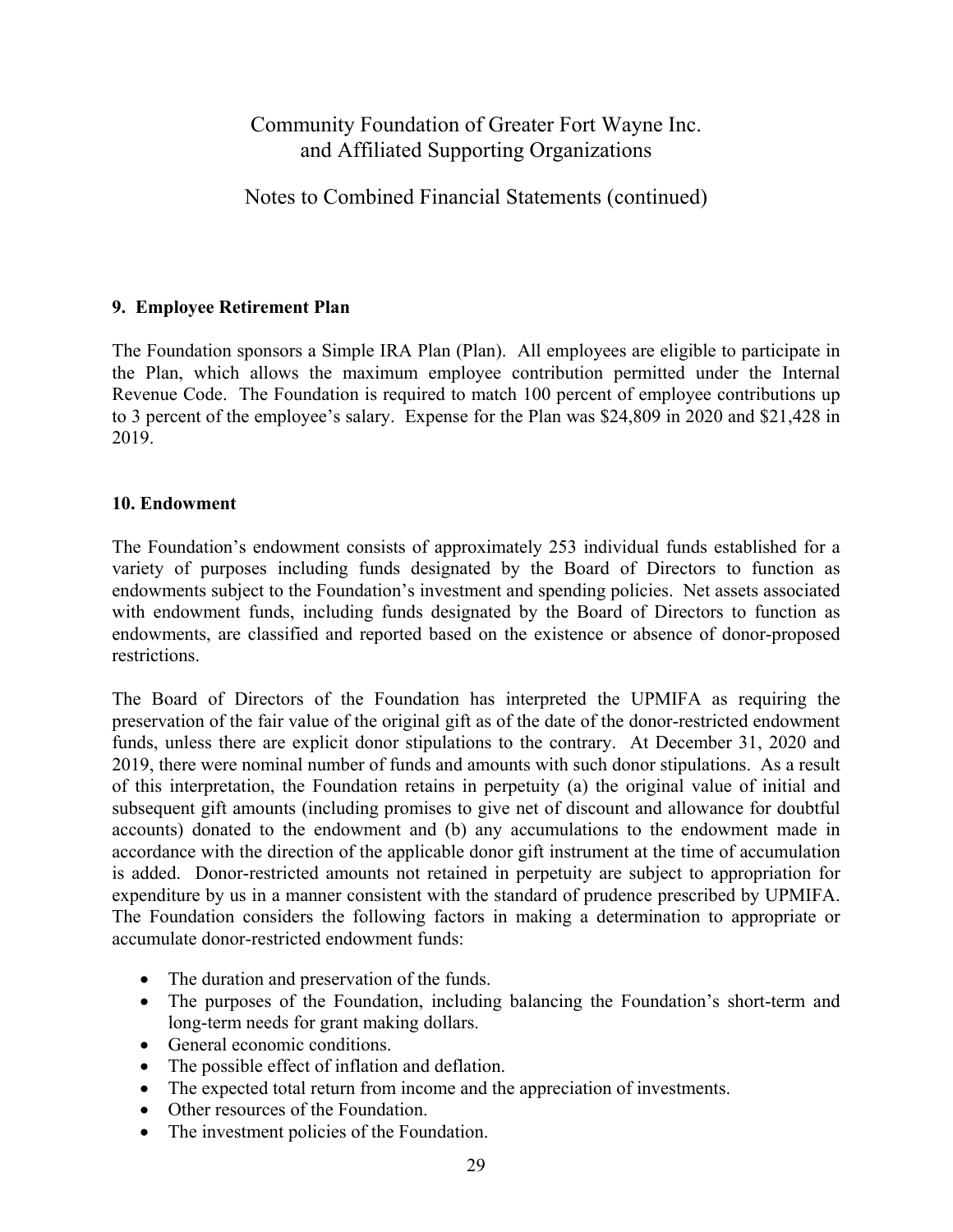Notes to Combined Financial Statements (continued)

### **10. Endowment (continued)**

|                                                        | Without<br>Donor<br><b>Restriction</b> | With<br>Donor<br><b>Restriction</b> | Total         |
|--------------------------------------------------------|----------------------------------------|-------------------------------------|---------------|
| December 31, 2020:<br>Board-designated endowment funds | \$104,864,347                          | \$3,900,832                         | \$108,765,179 |
| December 31, 2019:<br>Board-designated endowment funds | \$99,018,133                           | \$3,242,448                         | \$102,260,581 |

Changes in endowment net assets are as follows:

|                                           | Without<br>Donor   | With<br>Donor |                    |               |
|-------------------------------------------|--------------------|---------------|--------------------|---------------|
|                                           | <b>Restriction</b> |               | <b>Restriction</b> | Total         |
| Year ended December 31, 2020:             |                    |               |                    |               |
| Endowment net assets at beginning of year | \$99,018,133       | S.            | 3,242,448          | \$102,260,581 |
| Net investment return                     | 9,742,246          |               | -                  | 9,742,246     |
| Contributions                             | 2,126,042          |               |                    | 2,126,042     |
| Other changes—distribution from           |                    |               |                    |               |
| board-designed endowment                  |                    |               |                    |               |
| pursuant to distribution policy           | (6,022,074)        |               | 658,384            | (5,363,690)   |
| Endowment net assets at end of year       | \$104,864,347      |               | 3,900,832          | \$108,765,179 |

|                                           | Without<br>Donor<br><b>Restriction</b> | With<br>Donor<br><b>Restriction</b> | <b>Total</b>  |
|-------------------------------------------|----------------------------------------|-------------------------------------|---------------|
| Year ended December 31, 2019:             |                                        |                                     |               |
| Endowment net assets at beginning of year | \$82,934,308                           | \$2,747,959                         | \$85,682,267  |
| Net investment return                     | 15,231,765                             |                                     | 15,231,765    |
| Contributions                             | 5,433,435                              |                                     | 5,433,435     |
| Other changes—distribution from           |                                        |                                     |               |
| board-designed endowment                  |                                        |                                     |               |
| pursuant to distribution policy           | (4,581,375)                            | 494,489                             | (4,086,886)   |
| Endowment net assets at end of year       | \$99,018,133                           | 3,242,448<br>£.                     | \$102,260,581 |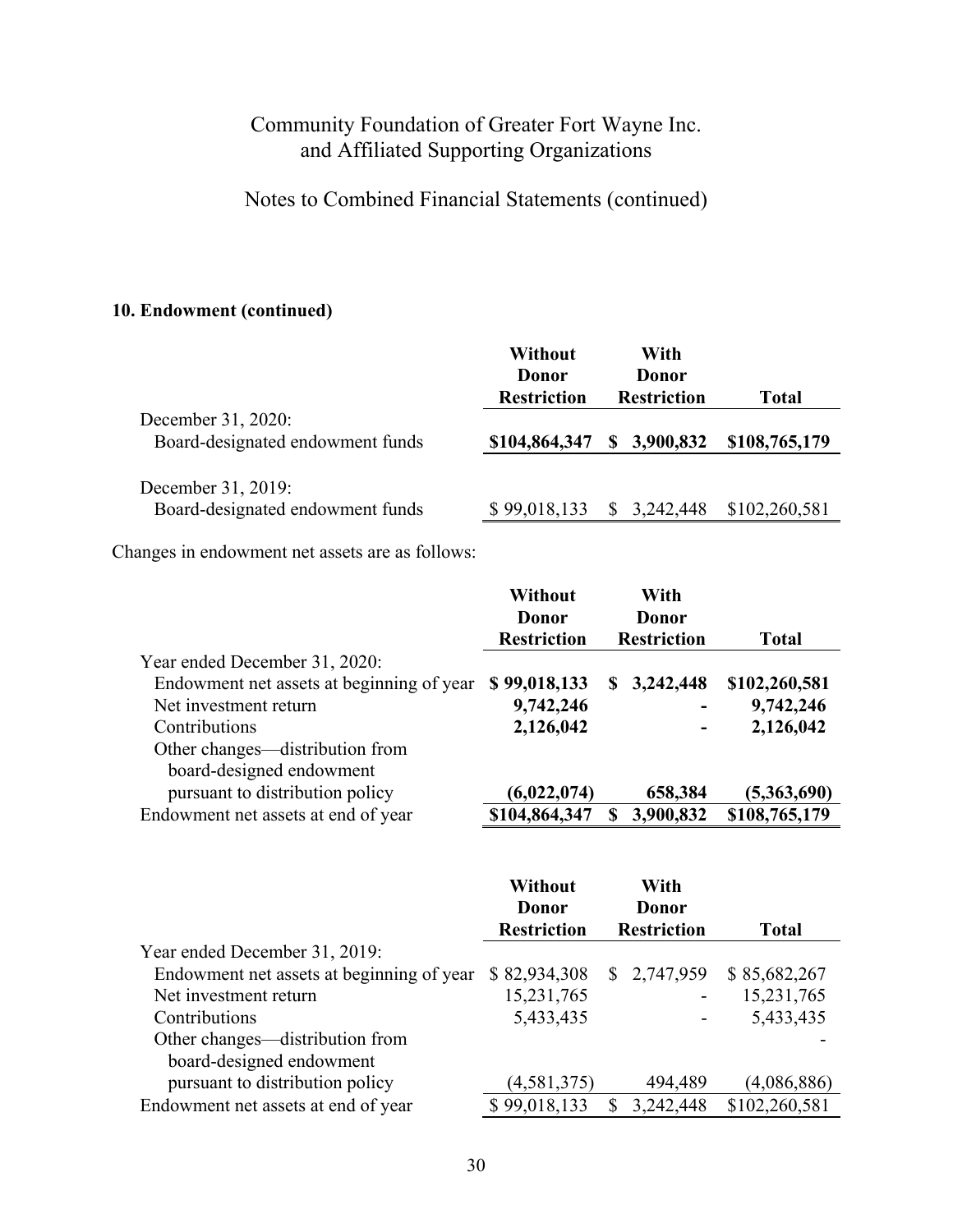## Notes to Combined Financial Statements (continued)

### **10. Endowment (continued)**

From time to time, certain donor-restricted endowment funds may have fair values less than the amount required to be maintained by donors or by law (underwater endowments). The Foundation has interpreted UPMIFA to permit spending from underwater endowments in accordance with prudent measures required under law. At December 31, 2020 and 2019, there were no deficiencies in endowment funds with donor restriction.

The Foundation has adopted investment and spending policies for the endowment that attempt to provide predictable stream of funding for operations while seeking to maintain the purchasing power of the endowment assets. Over time, long-term rates of return should be equal to an amount sufficient to maintain the purchasing power of the endowment assets, to provide the necessary capital to fund the spending policy, and to cover the costs of managing the endowment investments. The target minimum rate of return is the net of the fee time-weighted return less the Consumer Price Index equaling the spending rate plus average administrative fee. Actual returns in any given year may vary from this amount. To satisfy this long-term rate-of-return objective, the investment portfolio is structured on a total-return approach through which investment returns are achieved through both capital appreciation (realized and unrealized) and current yield (interest and dividends). A significant portion of the funds are invested to seek growth of principal over time.

The Foundation uses an endowment spending-rate formula to determine the maximum amount to spend from the endowment each year. The recommended spending percentage rate is recommended by the Investment Committee to the Board of Directors annually and is effective January 1 of each year. The Foundation's spending percentage rate was 4.5 percent in 2020 and 2019. Each fund's available to spend balance is calculated annually at December 31 using a rolling average fund balance for each quarter of existence, not to exceed 20 quarters. The amount calculated shall be available for grant distributions on February 1 of each year. In establishing this policy, the Foundation considered the long-term expected return on the endowment and set the rate with the objective of maintaining the purchasing power of the endowment over time.

#### **11. Net Assets with Donor Restrictions**

Net assets with donor restrictions that are not subject to spending policy or appropriation consist of the aforementioned beneficial interest in perpetual trusts amounted to \$3,900,832 and \$3,242,448 at December 31, 2020 and 2019, respectively.